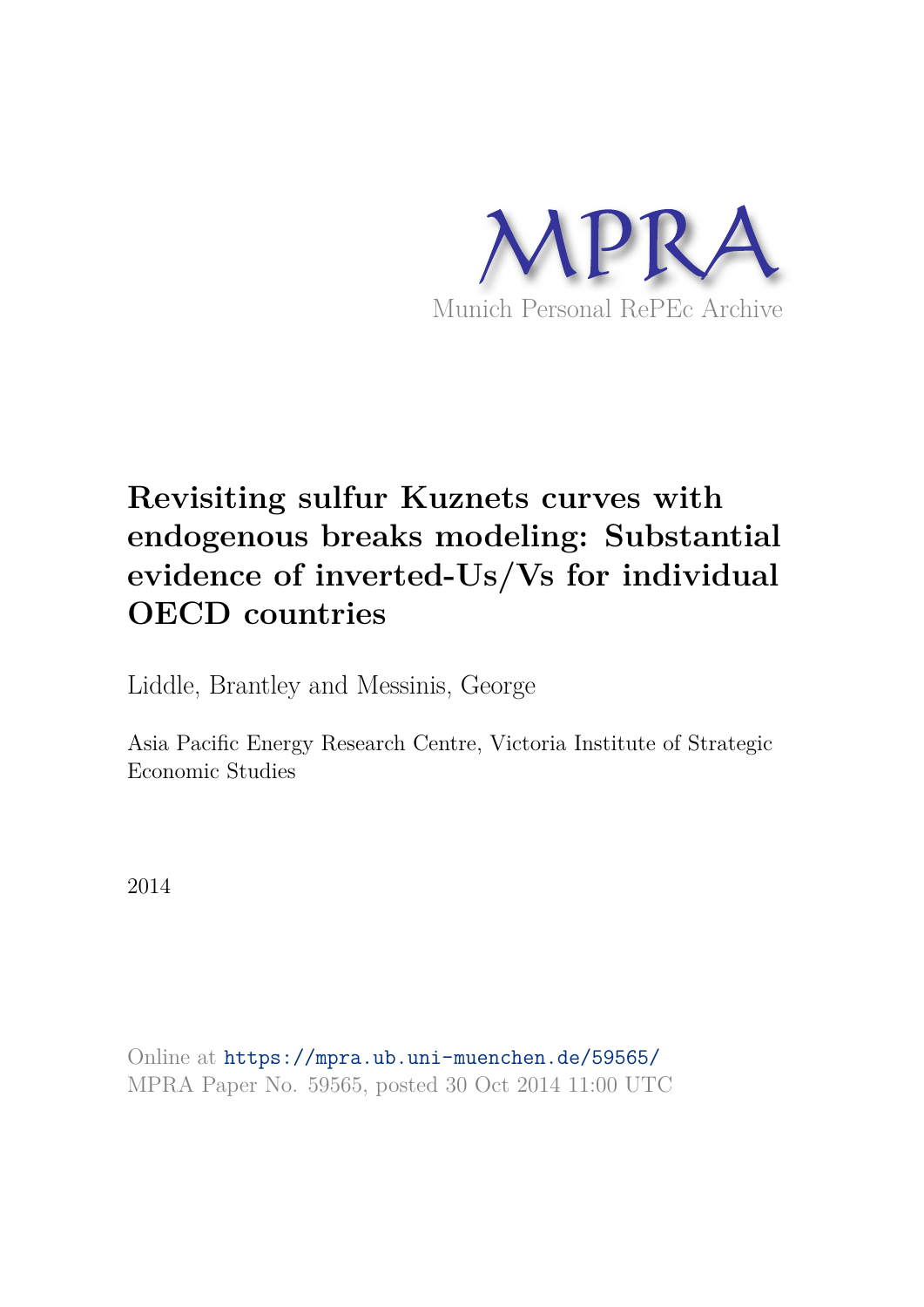Revisiting sulfur Kuznets curves with endogenous breaks modeling: Substantial evidence of inverted-Us/Vs for individual OECD countries

Brantley Liddle Asia Pacific Energy Research Centre (APERC) Inui Bldg., Kachidoki 11F 1-13-1 Kachidoki, Chuo-ku Tokyo 104-0054 JAPAN btliddle@alum.mit.edu

George Messinis Victoria Institute of Strategic Economic Studies, Victoria University Melbourne, Australia George.Messinis@vu.edu.au

### **ABSTRACT**

This paper tests for a sulfur Kuznets curve by examining the sulfur emissions per capita-GDP per capita relationship individually, for 25 OECD countries over 1950-2005 using a reduced-form, linear model that allows for multiple endogenously determined breaks. This approach addresses several important econometric and modeling issues, e.g., (i) it is highly flexible and can approximate complicated nonlinear relationships without presuming a priori any particular relationship; (ii) it avoids the nonlinear transformations of potentially nonstationary income. The predominant post-1950 income-sulfur emissions relationship  $\frac{1}{2}$  the case for 24 of the 25 countries studied $\partial y$  was either (i) inverted-Vs, where the emissions-income relationship became negative, or (ii) decoupling, where income no longer affected emissions in a long-run, statistically significant way. Seventeen of the 21 transitional breaks uncovered occurred over 1965-1978; hence, in concert with previous work, we conclude that shared timing among countries is important in income-environment transitions.

Keywords: Sulfur emissions; Environmental Kuznets curve; OECD countries; nonlinear flexible form; multiple endogenous breaks; income-emission relationships.

JEL classifications: C18, C22, C50, O44, Q53, Q56.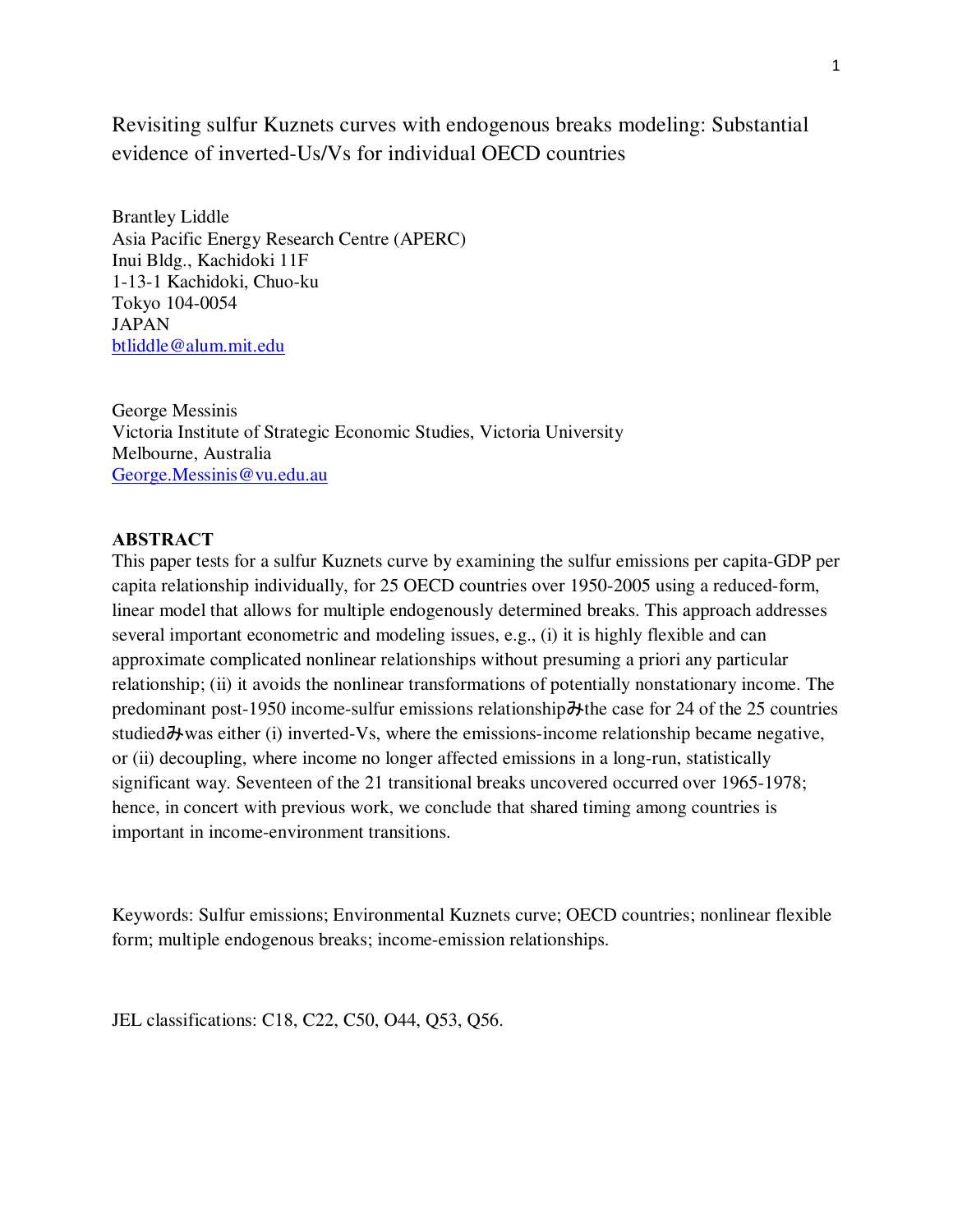## **1. Introduction**

Sulfur dioxide causes adverse local health effects and is one of the precursors of acid rain; hence, because people demand better environmental conditions as income rises, sulfur dioxide is the type of pollutant for which one might expect to find an inverted U-shaped relationship with income  $\partial A$  so-called Environmental Kuznets Curve (EKC). Indeed, the earliest EKC papers considered either sulfur emissions or concentrations, and those papers often estimated within-sample income turning points (Grossman and Krueger 1991; Shafik 1994; Selden and Song 1994). However, more recent work (Stern and Common 2001; Perman and Stern 2003; Wagner 2008; Vollebergh et al. 2009; and Stern 2010) has called into question those earlier results by rejecting an inverted-U relationship between sulfur emissions and income, despite that Stern (2006) noted a decline in the global trend of sulfur emissions.

 This paper contributes to the sulfur Kuznets curve literature by examining the incomesulfur emissions relationship individually for 25 OECD countries using endogenous breaks modeling. In doing so, we address or avoid several important issues that have historically plagued the EKC literature (we believe this is the only paper to address/avoid all these issues simultaneously). Specifically, our approach (i) fully addresses the integration and cointegration properties of the data using recent, sophisticated econometric techniques (Stern 2004); (ii) avoids the pitfall of performing a nonlinear transformation on integrated income (Wagner 2008); and (iii) focuses on the time-series data of single countries, and thus, addresses the crucial question of a specific country's evolution of its income-environment relationship (as recommended by Stern et al., 1996). More to that last point, de Bruyn et al. (1998, p.173) argued that  $\ddot{\phi}$  the EKC, as estimated from panel data does not capture dynamic processes well enough to justify the claim that economic growth is de-linked from environmental pressure in individual countries. $\phi$ Moreover, regime change (modeled via an endogenous break) is arguably a more realistic model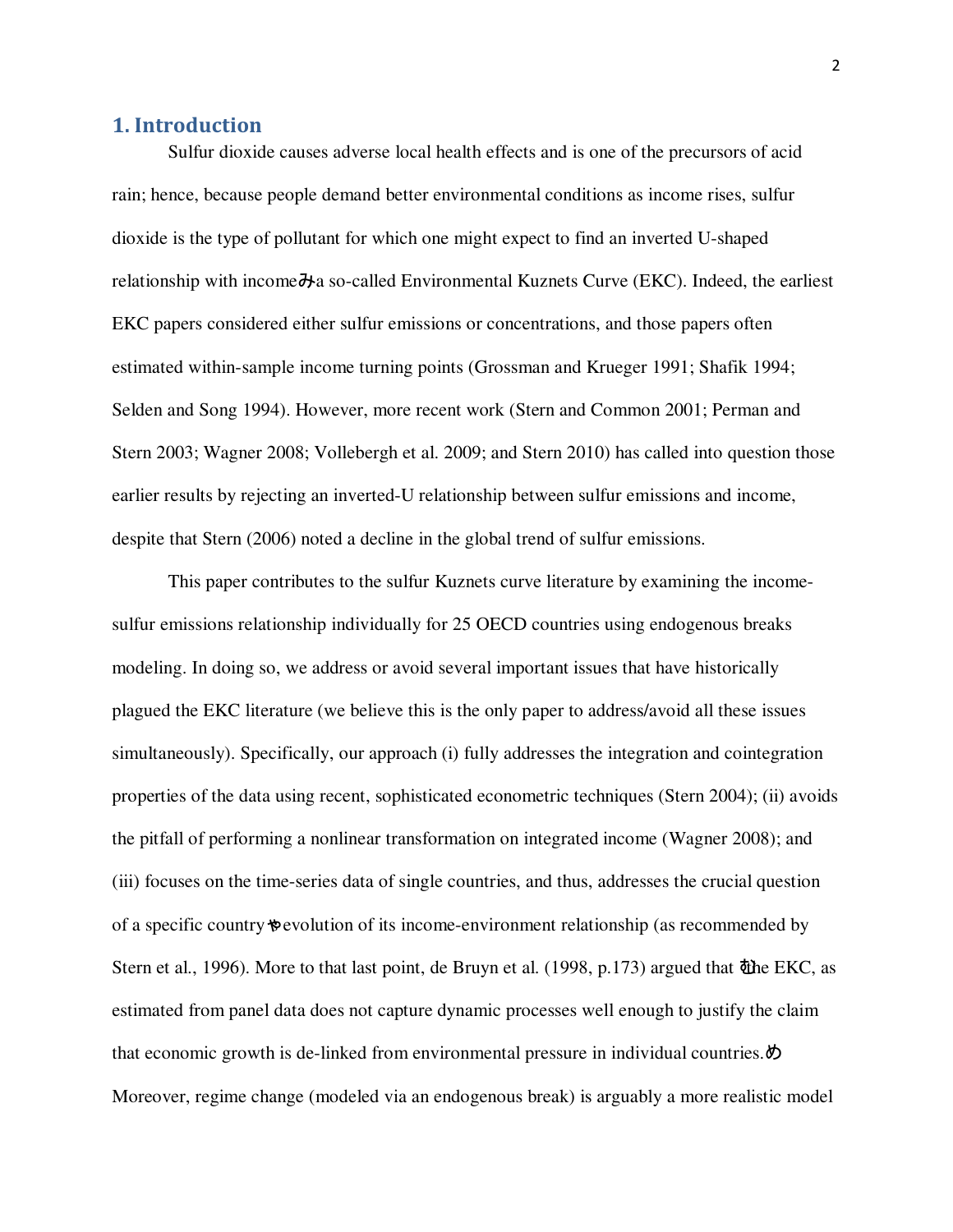of emissions-income transitions than smooth, continuous curvature. Importantly, our paper is one of a recent strand in the literature to shed the restrictive polynomial model in favor of a flexible functional form approach. Additionally, by analyzing countries individually, we avoid the issues of cross-sectional dependence (Wagner 2008) and heterogeneity (Dijkgraff and Vollenbergh 2005).

### **2. Literature review**

 Besides producing contrary results, the EKC literature has been criticized along several lines (e.g., Stern 2004; Wagner 2008; Vollebergh et al., 2009; Carson 2010). Hence, in this brief review we discuss what we surmise is the state of the art in EKC/sulfur emissions-income modeling.<sup>1</sup> A few sulfur EKC papers have avoided the restrictive polynomial regression by applying a semi-parametric regression estimator (e.g., Millimet et al., 2003; Bertinelli and Strobl 2005). While this approach represents an improvement in terms of flexible functional forms, given its semi-parametric nature, the resulting estimates cannot be subjected to standard statistical tests (e.g., t-tests).<sup>2</sup> Also, semi-parametric methods, like parametric ones, must address nonstationarity in the regressors (and developing semi- and nonparametric methods are a nascent area of econometric research). Thus, Bertinelli and Strobl (2005) ultimately analyzed a first difference model, which (i) has a different interpretation than a model estimated in levels; and (ii) in their case, produced results that were much less definitive  $\lambda$  monotonicity was not demonstrated clearly.<sup>3</sup>

Wagner (2008) performed defactored panel regressions (97 countries over 1950-2000) to address cross-sectional dependence and to avoid a nonlinear transformation of an integrated

 $\overline{a}$ 

 $^1$  Dinda (2004) and Stern (2004) provide reviews of "first generation" EKC literature.

<sup>&</sup>lt;sup>2</sup> The resulting traces are effectively analyzed visually—i.e., do they display downward curvature?

 $3$  Yet, a null hypothesis of linearity could not be rejected.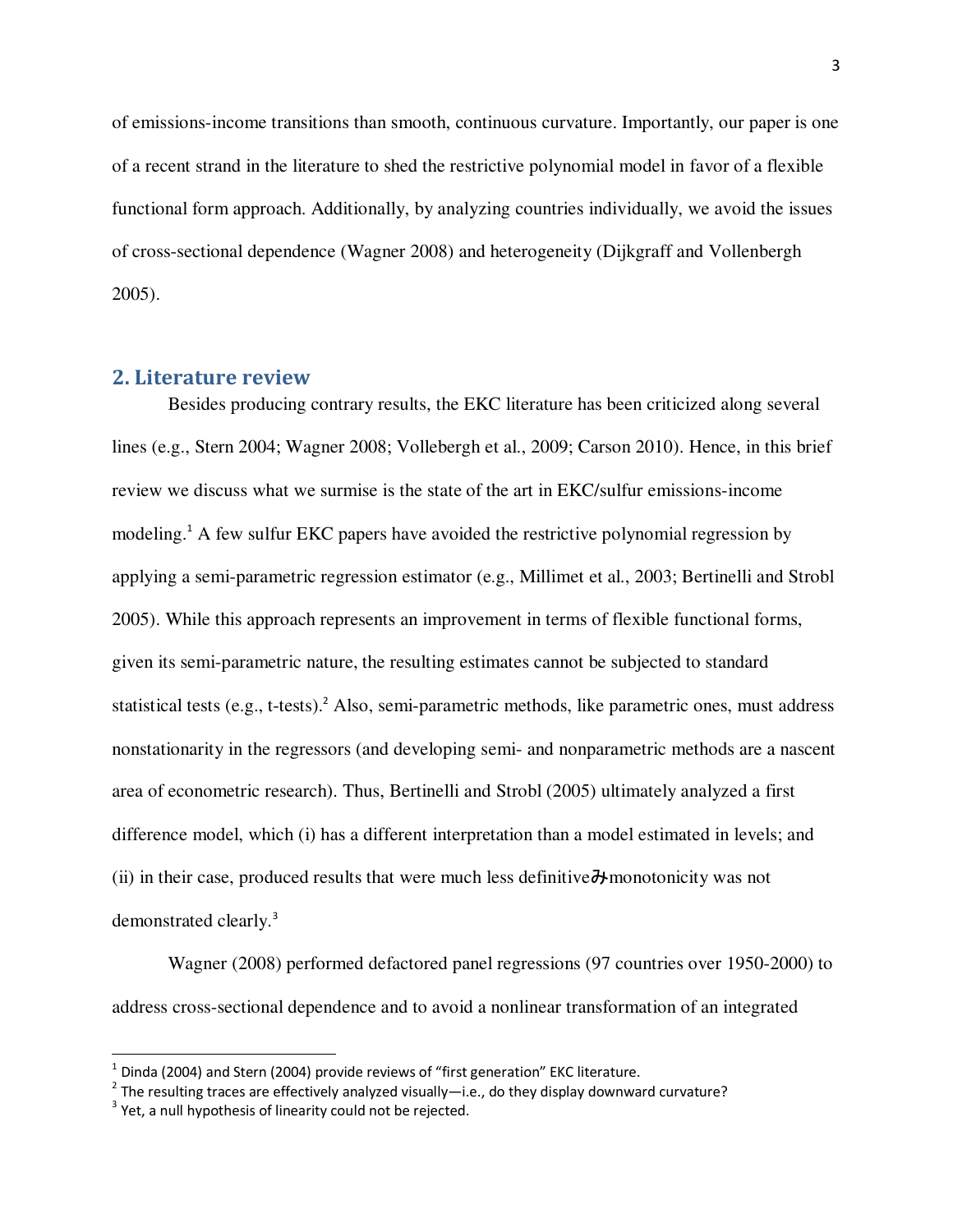variable, and so rejected an inverted-U for sulfur emissions; indeed, in most of Wagner  $\phi$ regressions the coefficients for both linear and quadratic income terms are positive and significant. Stern (2010) employed the between estimator on the same data set to address the two issues raised by Wagner, as well as an issue raised by Volleberg et al.  $(2009)$  H that time effects are not uniquely identified. Stern (2010) rejected both an inverted-U and a convex monotonic shape for sulfur. The between estimator, while in principle a long-run estimator, effectively ignores unit roots and cointegration possibilities. Neither Wagner nor Stern was interested in the issue of alternative/flexible function forms of the emissions-income relationship.

 By considering semi-parametric estimations, Volleberg et al. (2009) did provide some flexibility in functional form; however, they were most interested in separating income from time effects in a panel framework. Using their pairwise estimation procedure (applied to OECD countries only), they found a consistent positive relationship between income and sulfur emissions, but an inverted-U pattern in relationship with time. Volleberg et al. claimed to be unconcerned about either breaks or unit roots in their series. Yet, we do find evidence for both of those concerns, albeit with the advantage of an additional 19 (annual) observations.

Wang (2013) tested for unit roots and cointegration for a panel of OECD countries while allowing the exponent on a nonlinear income term to vary  $\forall$  thereby capturing functional form flexibility. Wang determined that emissions, income, and income raised to the power of 0.1 to 1.9 are all *I*(1) variables, but income squared is *I*(2); consequently, estimates involving income and income squared cannot cointegrate and are likely to be spurious. Wang found for an OECD country panel some evidence of EKC-type sulfur-income relationships, but established that emissions, income, and income transformed (although raised to a power less than two) do not cointegrate either, and thus, estimates involving those terms could be spurious as well.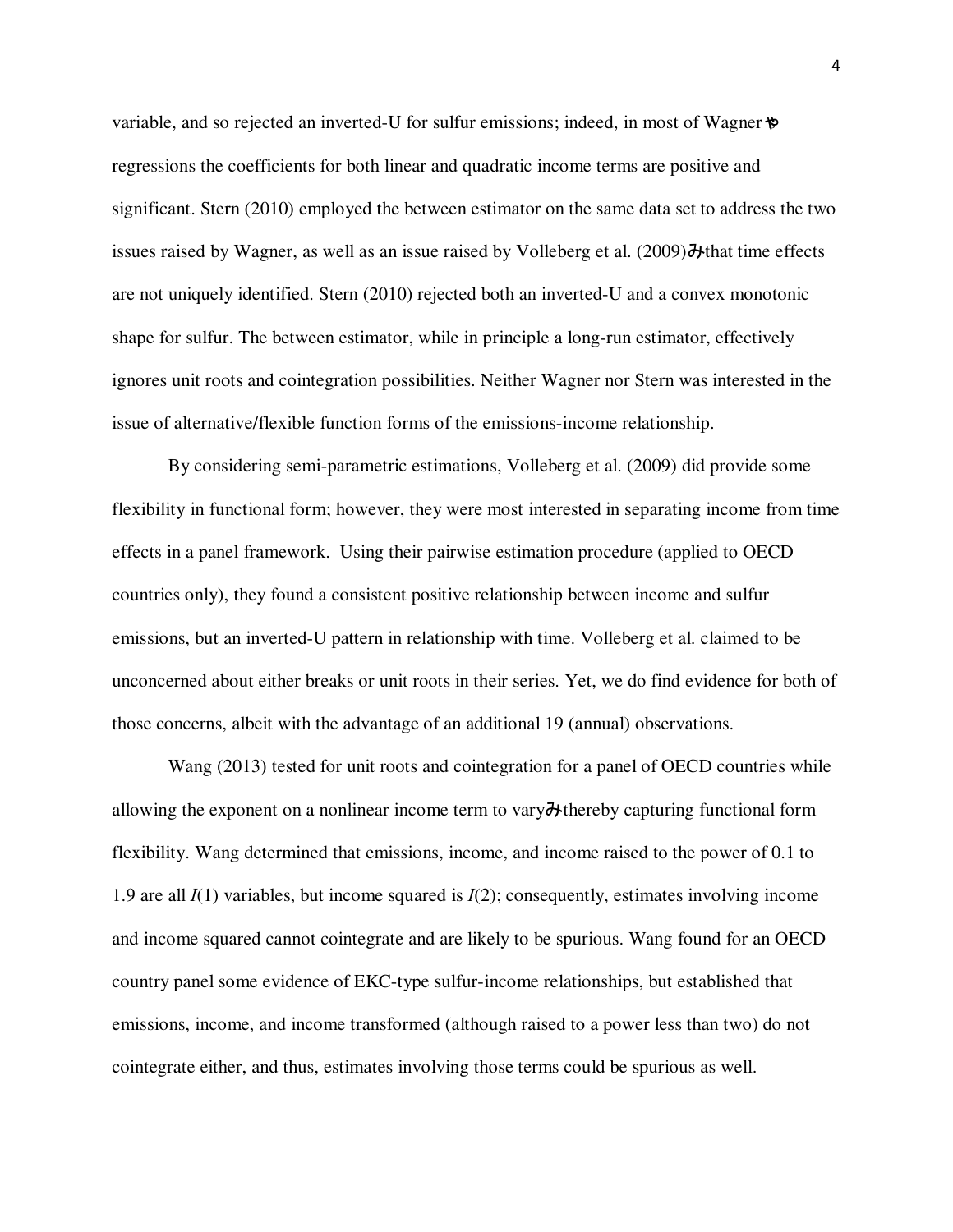The only recent, single country, time-series based analysis of sulfur emissions we know of is Fosten et al. (2012), who focused on the UK. Fosten et al. uncovered evidence of an inverted-U using nonlinear threshold cointegration and the typical polynomial model (without any apparent adjustments for the nonlinear transformations of integrated income). Therefore, it appears that our approach makes an important contribution to the sulfur emissions-EKC literature, because it (i) analyzes OECD countries individually; (ii) considers both unit roots and cointegration; (iii) at the same time avoids a nonlinear transformation of integrated income; and (iv) still fully allows for flexibility in functional form.

# **3. Data and Methods**

### **3.1. Data**

 $\overline{a}$ 

We analyze the  $SO_2$  emissions per capita and real GDP per capita relationship for 25 advanced/OECD countries.<sup>4</sup> Figures 1 and 2 plot for those countries the long-run (1870-2005) emissions per capita and GDP per capita series, respectively, in natural logs.<sup>5</sup> The figures clearly indicate why the consideration of breaks is important: for all countries the emissions series display breaks around the two World Wars (e.g, 1914-1921 and 1943-1945); in addition to breaks during those two periods, all countries display a substantial break in GDP per capita around the Great Depression (e.g., 1930-1939). Yet, allowing for endogenous breaks involves an information trade-off; indeed, Harvey et al. (2013), Kejriwal and Perron (2010), and Kejriwal and Lopez (2013) recommended allowing for a maximum of two structural breaks (and

<sup>&</sup>lt;sup>4</sup> Those countries are Australia, Austria, Belgium, Canada, Denmark, Finland, France, Germany, Greece, Hungary, Ireland, Italy, Japan, Korea, Luxembourg, Netherlands, New Zealand, Norway, Poland, Portugal, Spain, Sweden, Switzerland, UK, and USA.

<sup>&</sup>lt;sup>5</sup> Because either their GDP per capita data does not begin until 1950 or is not available at all, the series for Hungary, Luxembourg, and Poland are not included in Figures 1 and 2. Emissions data for Ireland and Korea, which are shown in Figure 1, begin in 1924 and 1910, respectively; for all countries, emissions data ends in 2005. GDP per capita data for Korea, shown in Figure 2, begins in 1911.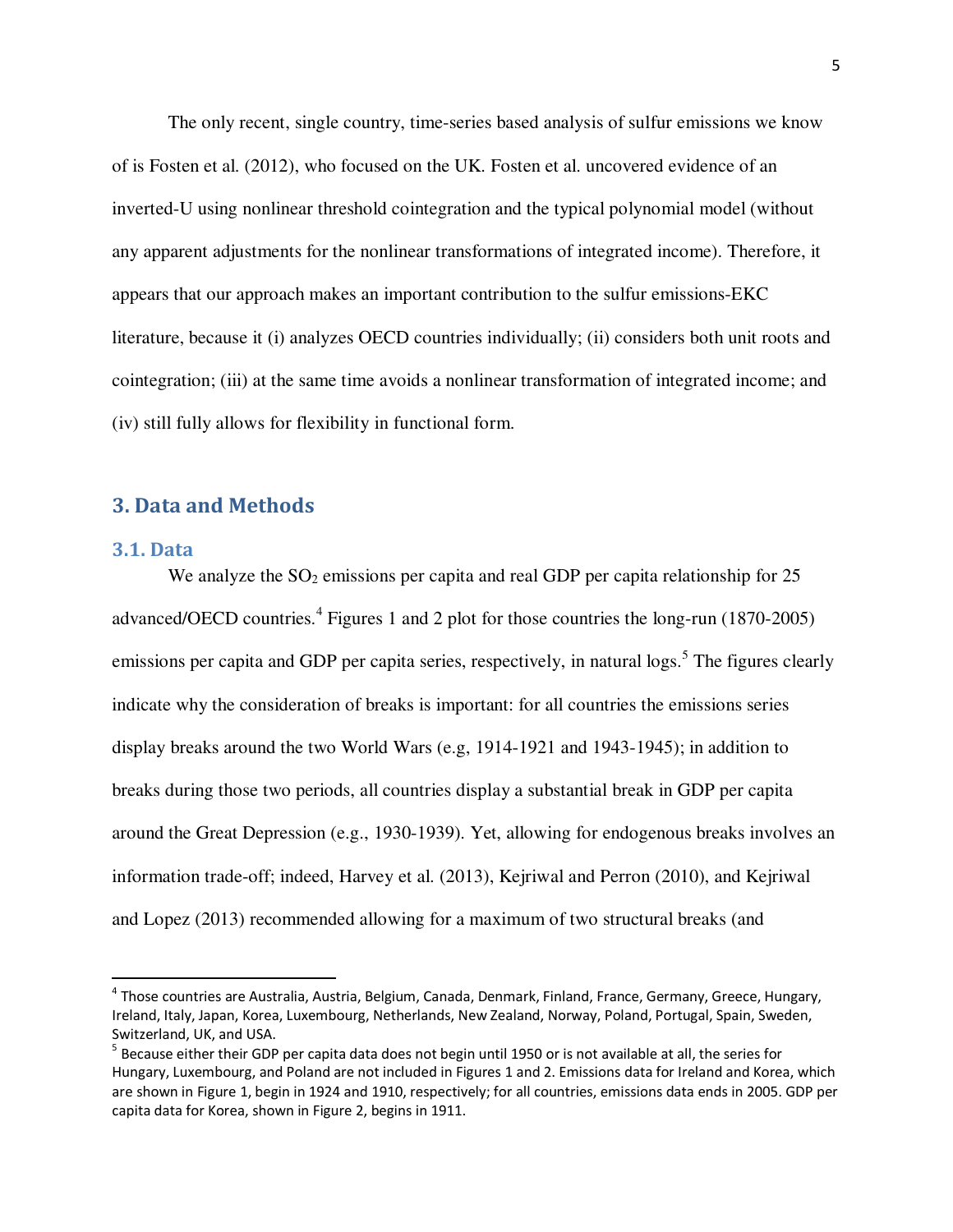considered over 100 time observations). But if we restrict our analysis to allow for no more than two endogenous breaks, such breaks likely would/may be calculated to occur before 1950 for most countries. However, the period beginning in 1950 $\lambda$ an era of substantial economic growth and development for the countries considered  $\lambda$  is exactly the time in which we might expect to observe emissions-GDP transitions. Therefore, we restrict our sample to 1950-2005, and use  $SO<sub>2</sub>$ emissions per capita data from the NASA Socioeconomic Data and Applications Center (Smith et al., 2011) and real GDP per capita data from the Penn World Tables (Heston et al., 2012). (Both series are transformed into natural logs.)

### Figures 1 and 2

### **3.2 Unit root tests with endogenous breaks**

There are several unit-root tests that allow for structural breaks. Kejriwal and Perron (2010) is a sequential test that first considers one break versus no breaks, and then if one break is found, considers two breaks versus one, and so on. Carrion-i-Silvestre et al. (2009) allow for structural breaks in both the null and the alternative hypotheses, but assume all breaks are of the same magnitude. However, that homogeneity of break magnitudes assumption was challenged by Harvey et al. (2013), who developed a test that allows for breaks of different sizes. This paper adopts the more flexible Harvey et al. procedure in testing for unit-roots and breaks. Their procedure (HLT) examines a time series, *yt*:

$$
y_t = \mu + \beta t + \gamma \, DT_t(\tau_0) + u_t, \qquad t = 1, ..., T \tag{1}
$$

where  $DT_{t}(\tau)$  is a vector of indicator variables,  $1(t > [\tau T])(t - [\tau T]), T$  is the sample size,  $\tau_{0}$  =  $[\tau_{0,1}$ ,  $\tau_{0,m}]$ <sup>\*</sup>, is a set of sample fractions, *m* is the maximum number of unknown breaks,  $\gamma$  =  $(\gamma_1, \gamma_m)$  are parameters associated with breaks, and  $u_t$  is a mean zero stochastic error process. A trend break in series  $y_t$  occurs at time  $[\tau_{0,i}]$  when  $\gamma_i \overrightarrow{U}$  (i=<sub>1,  $\gamma_m$ ), and it is assumed that the break</sub>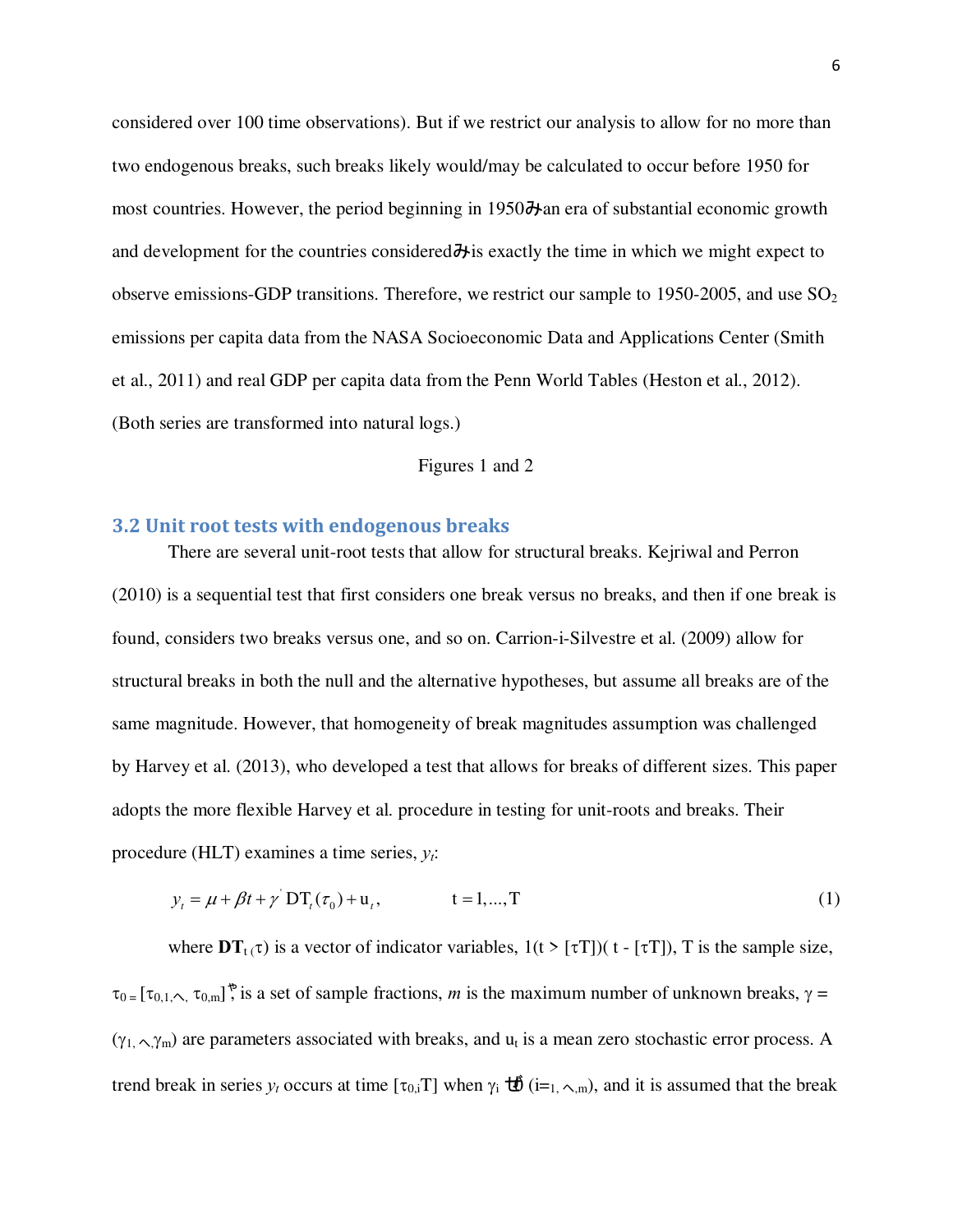fractions  $\tau_{0,i} \in \Lambda$  for all i where  $\Lambda = [\tau_L, \tau_U], 0 \le \tau_L \le \tau_U \le 1$  and  $\tau_L, \tau_U$  are trimming fractions. The test statistic is  $MDF_m = inf DF<sup>GLS</sup>(\tau)$ , where  $DF<sup>GLS</sup>(\tau)$  is the standard t-ratio associated with  $\phi$  in the fitted ADF equation:  $\Delta u_t = \phi u_{t-1} + \sum \psi_i \Delta u_{t-i} + e_t$ . Harvey et al. (2013) reiterate the Kejriwal and Perron (2010) point that *m* must be determined in relation to the sample size to avoid power and/or size issues.

If only one of the two series is determined to have a unit root, we conclude that the GDPemissions relationship for that country is already (i.e., as of prior to 1950) described as decoupled, and we do not analyze those series further.

# **3.3 Optimal timing of breaks and cointegration tests and estimation with endogenous breaks**

Bai and Perron (1998, 2003) developed a method that allows for multiple endogenous structural breaks in stationary, trending regressors (but not *I*(1), cointegrated ones). To determine the timing of breaks Bai and Perron (1998, 2003) recommended focusing on two statistics: (i) the  $\sup F_T(k)$  test for the null hypothesis of no structural break against the alternative of a fixed number of *k* breaks; and (ii) the sup $F(l+1|l)$  test, a sequential test for the null hypothesis of *l* break(s) against the alternative of  $l + l$  breaks. The sup $F_T(k)$  test determines whether at least one break is present; if that test indicates the presence of at least one break, then the number of breaks, *m*, is revealed by the sequential examinations of the second set of tests, so that  $\sup F(l+1|l)$  are insignificant for  $l \geq m$ . The Bai and Perron method determines the break points by a global minimization of the sum of squared residuals. The procedure concludes in favor of a model with  $(l+1)$  breaks if the overall minimal value of the sum of squared residuals (over all segments where an additional break is included) is sufficiently smaller than the sum of squared residuals from the *l* break model (Bai and Perron 1998).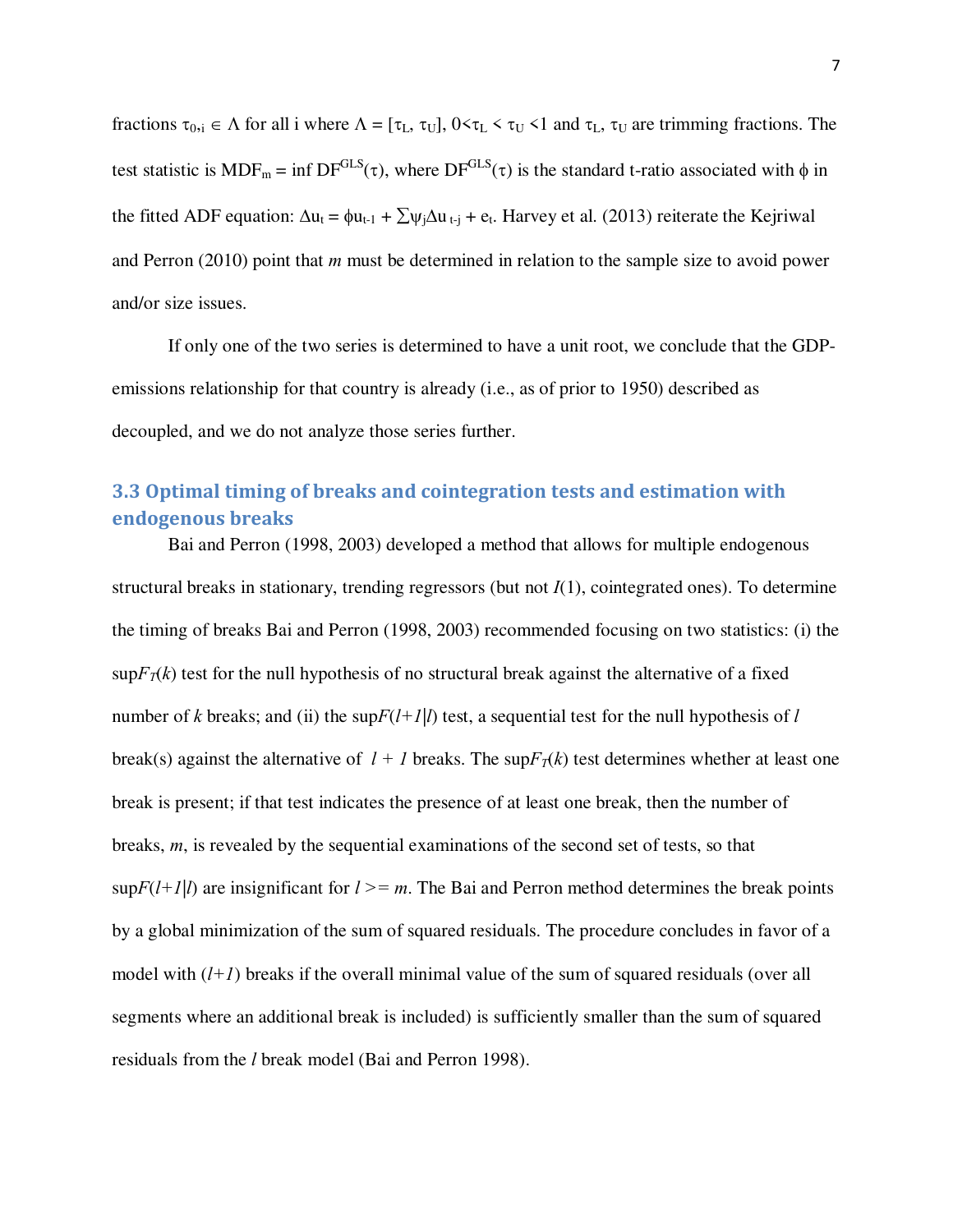Kejriwal and Perron (2010) updated the Bai and Perron sequential method of endogenous breaks timing to be valid for *I*(1), cointegrated regressors. Kejriwal (2008) further modified the residual based test of the null hypothesis of cointegration with structural breaks proposed in Arai and Kurozumi (2005) to incorporate multiple breaks under the null hypothesis (K-AK test). Kejriwal (2008) also augmented the cointegrating equation with leads and lags of the first differences of the *I*(1) regressors to address potential endogeneity. Since Kejriwal (2008) was particularly interested in estimating cointegrating relationships that have changed because of structural breaks $\partial t$  as are we, Kejriwal chose cointegration as the null hypothesis and used the Kejriwal and Perron (2010) sequential instability test along with a modified Schwarz criterion (LWZ) to first ensure the existence of breaks.

Yet, the Kejriwal and Perron (2010) stability test may reject the null of coefficient stability when the regression is a spurious one, i.e., not cointegrated; hence, the Kejriwal (2008) cointegration test with multiple breaks is used to confirm the presence of cointegration, i.e., reject the possibility of a spurious relationship. That test considers the relation

$$
y_t = c_i + z_t \delta_i + \sum_{j=-p}^p \Delta z_{t-j} \Pi_j + \mathbf{u}_t, \qquad \qquad \text{if } T_{t-1} < t < T_t \tag{2}
$$

for i=1, $\triangle$ ,k+1, where k is the number of breaks,  $z_t$  is a vector of I(1) variables,  $T_0 = 0$ ,  $T_{k+t} = T$ , and the third term on the right-hand-side of the equation includes p number of lags and leads of the first difference of the regressors to account for the potential of endogeneity. The resulting test statistic is defined as:

$$
V_k(\lambda) = \mathbf{T}^{-2} \sum_{t=1}^T S_t(\lambda)^2 / \Omega_{i,j}
$$
 (3)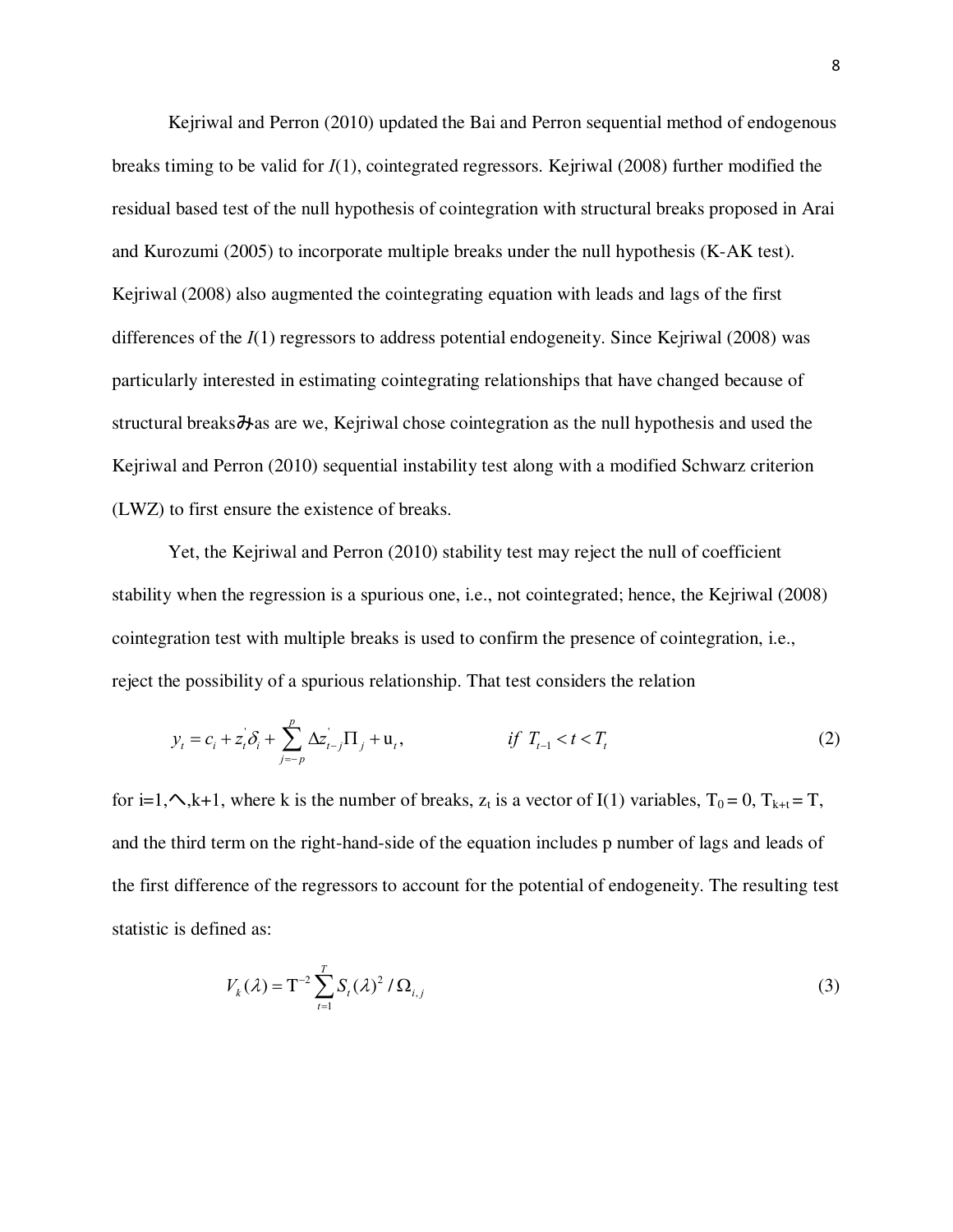where  $\lambda_i = (T_1/T, \land, T_k/T)$ , i.e., the sample fractions associated with i=1, $\land$ , k breaks,  $\Omega_{i,j}$  is the long-run variance of  $u_t$  for j=1, $\wedge$ ,k, and  $T_1$ , $\wedge$ , $T_k$  are recovered from dynamic programming, as in Bai and Perron (2003).

Since the cointegration test is a confirmatory test, for each cross-section, only the number and timing of breaks determined by the sequential procedure and information criteria are considered in the cointegration test. If cointegration is confirmed, the different regimes are estimated similarly by assuming the previously determined number and timing of breaks.

### **4. Results and discussion**

Table 1 presents the results for the HLT (2013) unit root tests. Those test results suggest that for most countries the two series are  $I(1)$ ; thus, we proceed to the Kejriwal and Perron (2010) stability test and the K-AK cointegration test for those countries. However, for Australia, Austria, Spain and Switzerland, the two series are of different order of integration; hence, for those countries, decoupling of income and emissions had (arguably) already occurred, and we do no further analysis on them.

#### Table 1

Again, to determine the number and timing of breaks, we consider two information/decision criteria, i.e., the sequential method of Kejriwal and Perron (2010) and the LWZ criterion. If the sequential method did not determine a break, we went with the number of breaks determined by the LWZ (as in Kejriwal 2008). If the two criteria suggest different, nonzero number of breaks, we consider both possibilities (a case that only occurred for Poland and UK). The null hypothesis of cointegration was never rejected.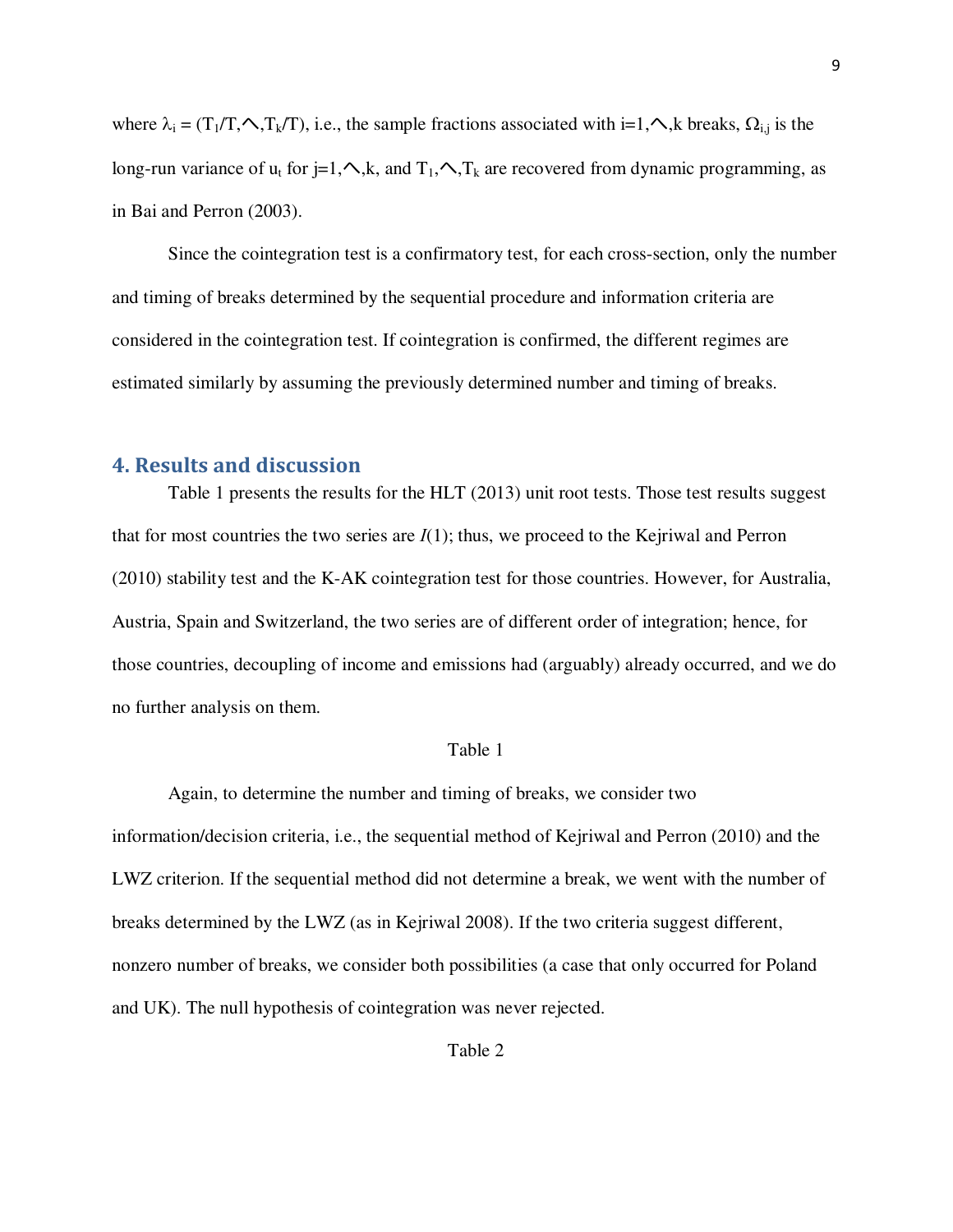Table 3 presents the results for the regressions under breaks. If we focus on the sign and significance of the income term  $\phi$  coefficient (the  $\delta s$  in Table 3), there is substantial evidence for sulfur Kuznets curves: for 14 countries (Belgium, Denmark, Finland, France, Hungary, Ireland, Italy, Japan, Luxembourg, Netherlands, Norway, Portugal, Sweden, and USA), a positive significant relationship between income and emissions was followed by a negative significant relationship after a break; whereas, for an additional three countries (Canada, Germany, and Korea), an insignificant relationship between income and emissions was followed by a negative significant one after a break. Poland displays evidence of both of those phenomena (significant positive followed by significant negative relationship and insignificant followed by significant negative relationship), depending on whether one or two breaks are considered. If two breaks are considered, the UK tracks the insignificant followed by significant negative relationship pattern; but if only a single break is allowed, it has a negative relationship throughout, which accelerates after a break. Thus, sulfur Kuznets curves (or inverted Us/Vs) were uncovered for 19 of the 25 OECD countries studied.

This substantial evidence of inverted-Us for sulfur provides an interesting contrast to Liddle and Messinis (2014), who analyzed the income-carbon relationship for OECD countries employing the same methods used here. Liddle and Messinis found evidence of inverted-Us for carbon for only four of the 23 OECD countries they considered. Such a difference in results is not surprising since sulfur is a pollutant with local health and environmental impacts, whereas carbon is a global pollutant with likely future impacts of very uncertain ultimate magnitudes.

### Table 3

The sulfur emissions-income relationship in Greece displays decoupling as the relationship between the two series but is no longer statistically significant after the break in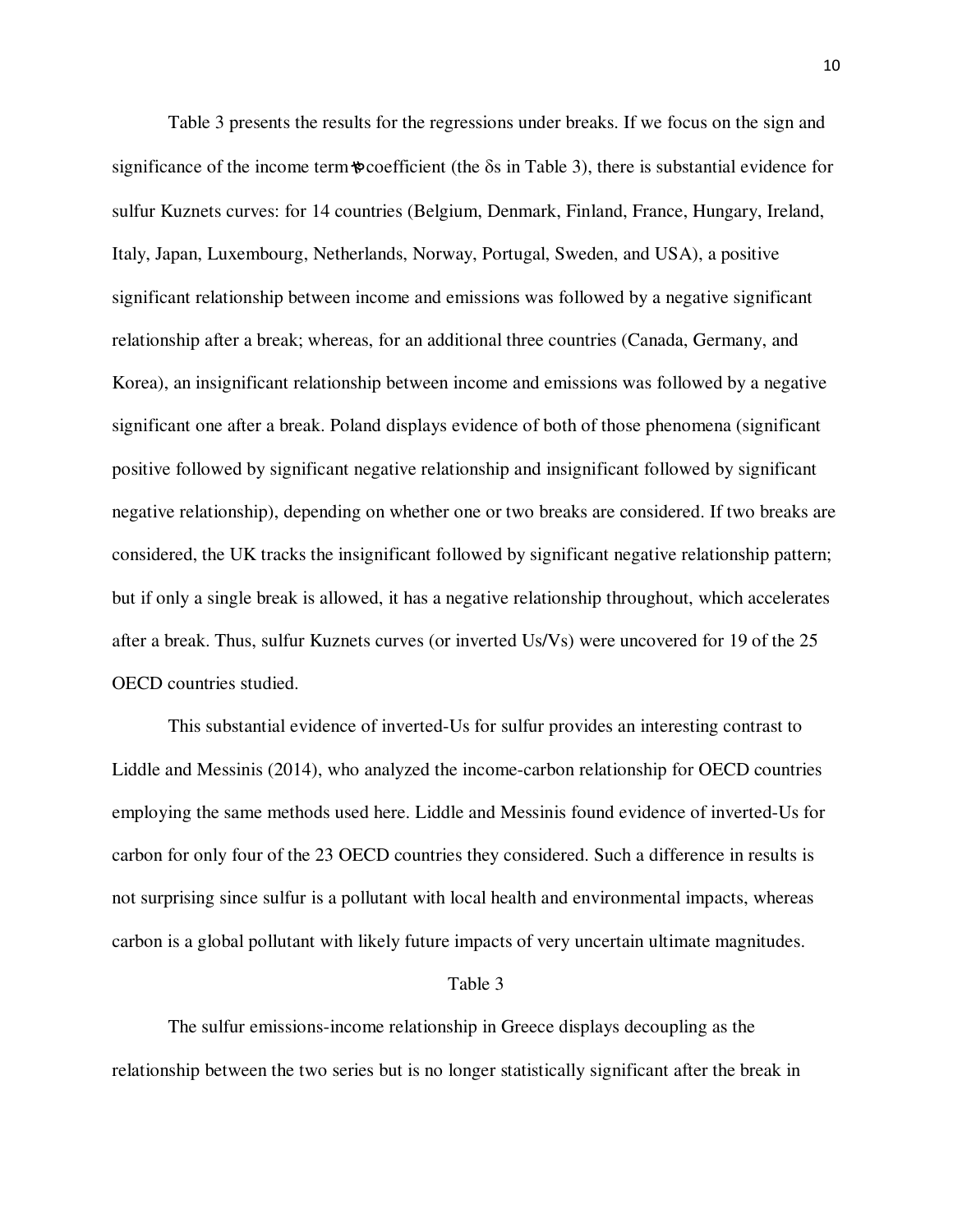1977. If we judge the four previously mentioned countries for which income and emissions had different orders of integration (Australia, Austria, Spain and Switzerland) as evidencing decoupling, too, then inverted-Vs and decoupling are the dominant post-1950 income-sulfur emissions relationships, i.e., the case for 24 of the 25 OECD countries studied.

New Zealand, by contrast, appears to be an anomaly among OECD countries. New Zealand \* pemission-income relationship displays a N-shaped pattern, with the relationship shifting from positive to negative after a break in 1978 and then back to positive after a break in 1993. While sulfur emissions in New Zealand do show an uptick in the 1990s as coal used in electricity generation increased, it is worth noting that per capita sulfur emissions in 2005 were nearly half their level in 1973 (the high point for emissions over our 55 year observation window).

Next we consider the timing of the breaks in which the emissions-income relationship first became negative, of which we have estimated 21 such breaks. Ten breaks occurred over 1972-1978 $\lambda$  period that (roughly) includes both oil crises and the intermittent period of high oil prices,<sup>6</sup> while seven breaks occurred in the mid-to late-1960s (a period of heightened environmental awareness/concern in many OECD countries);<sup>7</sup> thus, 17 of 21 transitional breaks occurred over 1965-1978. By contrast, Korea and Portugal, with the two lowest starting (1950) incomes among countries studied, had relatively late breaks (1992); whereas, Germany and Poland had breaks that corresponded (at least roughly) to the fall of the Berlin Wall and end of European communism (1989). Hence, overall there is evidence of the importance of shared

 $\overline{a}$ 

 $^6$  The first oil crisis could be dated 1973–1974, which corresponded to OPEC's embargo; whereas, the second oil crisis, is dated 1979–1981, which corresponded to the fall of the Shah in Iran and the beginning of the Iran–Iraq war.

<sup>7</sup> For example, Rachel Carson published *Silent Spring* in 1962; the Apollo 8 picture of earthrise was taken in 1968, and the first Earth Day was held in 1970; the World Wildlife Fund, the Environmental Defense Fund, the Club of Rome, and Friends of the Earth were established in 1961, 1967, 1968, and 1969, respectively; and Clean Air Acts were passed in US in 1963 and updated in 1967, and passed in UK in 1968.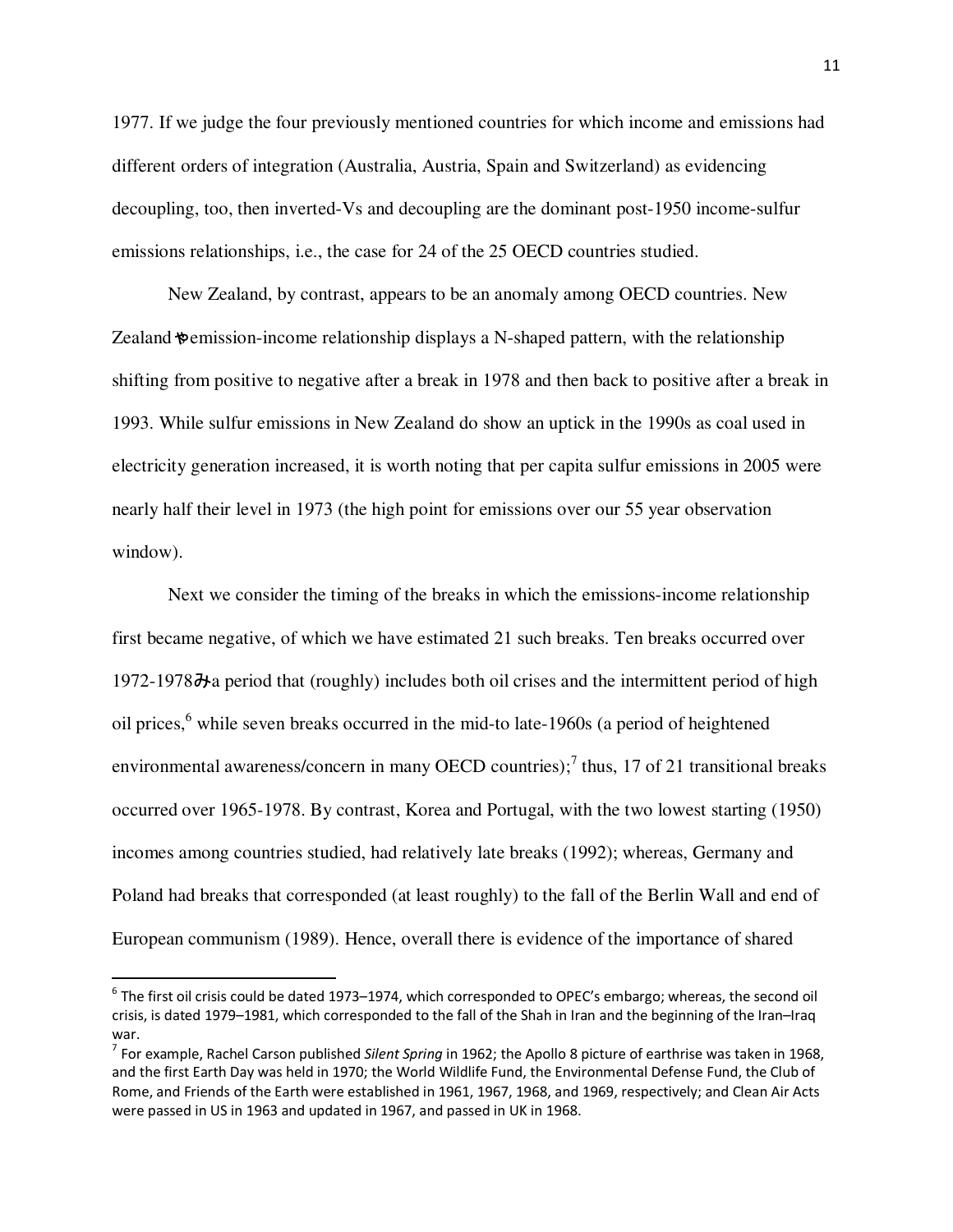timing in breaks and emissions-income transitions, and the importance of timing has been emphasized in previous papers (e.g., Stern 2010; Volleberg et al. 2009).

Even though we uncovered substantial evidence of sulfur Kuznets curves for individual OECD countries, we do not believe that our findings contradict previous panel analyses that rejected such a relationship (e.g., Wagner 2008; Stern 2010). Indeed, we are analyzing an important, but very unique group of highly developed countries (among the countries considered, perhaps, only Korea achieved high development status during our study period). There appears no reason to believe that effective institutions that improve environmental quality without hampering economic growth are inevitable, nor is there any evidence that economic growth itself is inevitable (e.g., Easterly 2001; Pritchett 1997; Rodrik 1999). Ultimately, the study of transitions presents a conundrum: while we agree with Stern et al. (1996) and de Bruyn et al. (1998) on the importance of examining income-environment relationships individually, one must consider some type of panel-level analysis to support/reject the hypothesis that a particular income-environment transition might be applied generally. In other words, individual country analyses demonstrate what income-environment transitions are achievable but not which such transitions can/should be considered part of the development process.

### **5. Conclusions**

We used endogenous breaks modeling to examine the sulfur emission-income relationship for 25 OECD countries. We recommend this approach for studying potential nonlinear relationships because: (i) it does not impose a functional form a priori; (ii) it estimates elasticities for different regimes that are robust to nonstationarity and cointegration; and (iii) it avoids a nonlinear transformation of integrated income. We believe that these three issues have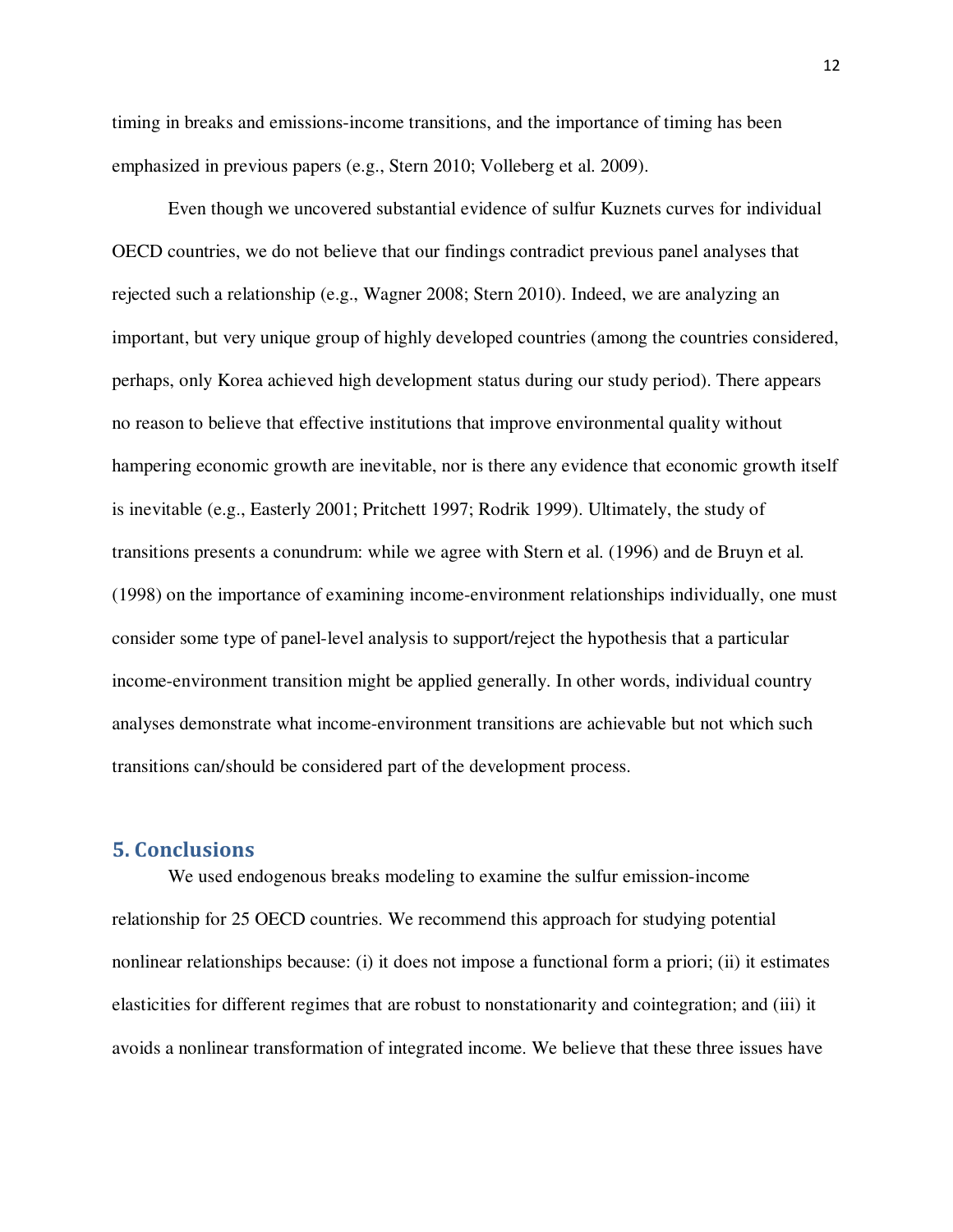not been addressed simultaneously before in the analysis of sulfur emission-income relationships.

We determined that 24 of 25 countries studied currently have either a negative relationship between income and sulfur emissions per capita or a decoupled/disassociated relationship between income and sulfur emissions so that the two variables are no longer significantly related. However, we interpret this highly consistent finding among OECD countries as evidence that EKC-type environment-development transitions are possible, rather than as evidence that such transitions are at all inevitable. Indeed, echoing previous work, we uncovered a prevalence of shared timing in regards to breaks/transitions as well as somewhat similar levels of development.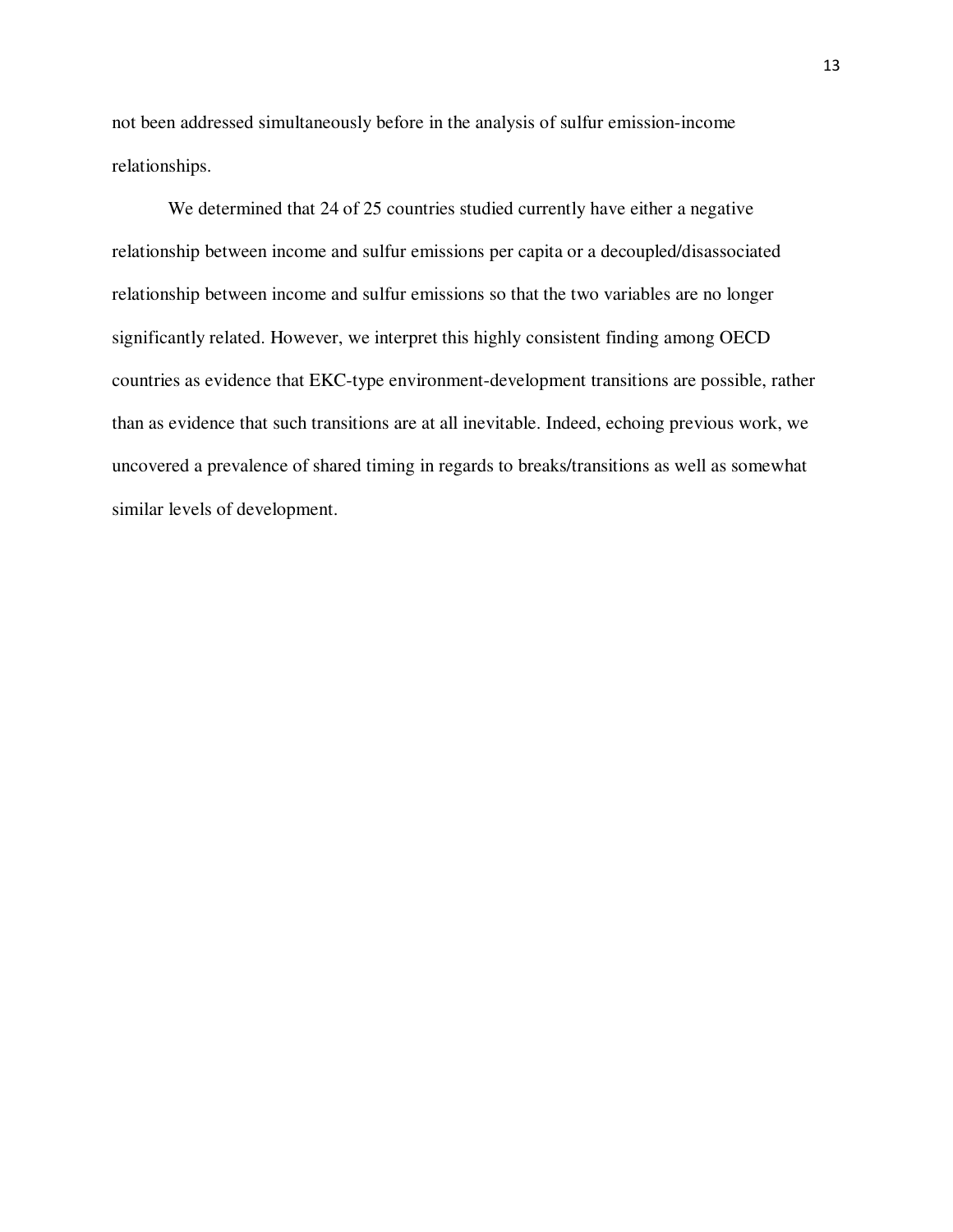# **Acknowledgements**

We thank David Harvey and Mohitosh Kejriwal for providing their Gauss codes.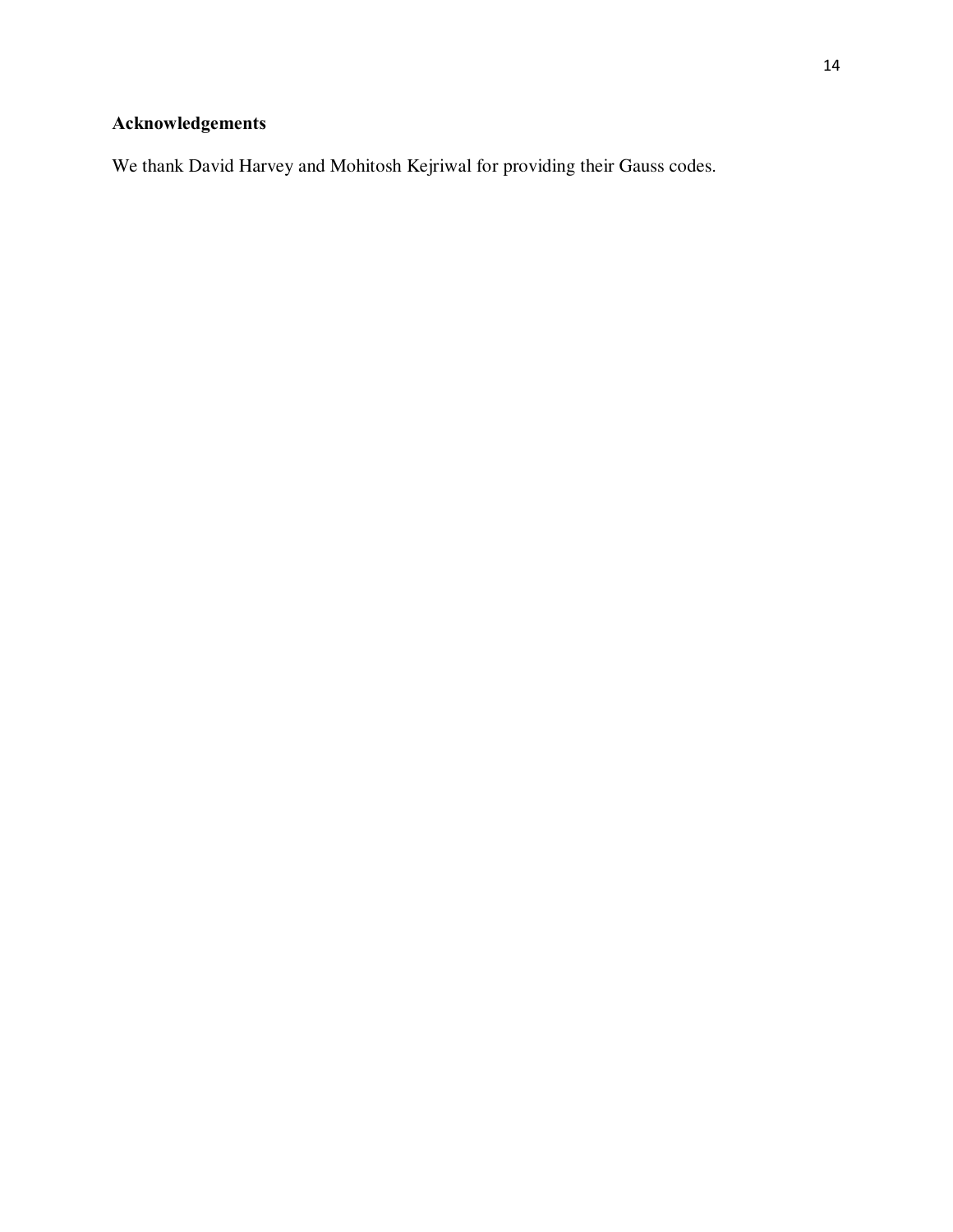### **References**

Arai, Y. and Kurozumi, E. 2005. Testing for the null hypothesis of cointegration with structural breaks. CIRJE Discussion Papers F-319, University of Tokyo.

Bai, J. and Perron, P. 1998. Estimating and testing linear models with multiple structural changes. Econometrica, 66(1), 47-78.

Bai, J. and Perron, P. 2003. Computation and analysis of multiple structural change models. Journal of Applied Econometrics, 18, 1-22.

Bertinelli, L. and Strobl, E. 2005. The environmental Kuznets curve semi-parametrically revisited. Economics Letters 88, 350-357.

Carrion-i-Silvestre, J., Kim, D., and Perron, P. 2009. GLS-Based Unit Root Tests with Multiple Structural Breaks. Econometric Theory, 25, 1754-92.

Carson, R. 2010. The Environmental Kuznets Curve: Seeking Empirical Regularity and Theoretical Structure. *Review of Environmental Economics and Policy, 4(1), 3-23.* 

de Bruyn, S., van den Bergh, C., and Opschoor, J. 1998. Economic growth and emissions: reconsidering the empirical basis of environmental Kuznets curves. Ecological Economics 25, 161-175.

Dijkgraaf, E. and Vollebergh, H. 2005. A test for parameter homogeneity in  $CO<sub>2</sub>$  panel EKC estimations. Environmental and Resource Economics, 32, 229-239.

Dinda, S. 2004. Environmental Kuznets Curve Hypothesis: A Survey. Ecological Economics, 49, 431-455.

Easterly, W. (2001). The Lost Decades: Developing Countries  $\frac{1}{2}$  Stagnation in Spite of Policy Reform 1980-1998. Journal of Economic Growth, 6, 135-157.

Fosten, J., Morley B., and Taylor, T. 2012. Dynamic misspecification in the environmental Kuznets curve: Evidence from  $CO<sub>2</sub>$  and  $SO<sub>2</sub>$  emissions in the United Kingdom. Ecological Economics 76, 25-33.

Grossman, G.M. and Krueger, A.B. 1991. Environmental impacts of a North American Free Trade Agreement. National Bureau of Economic Research Working Paper 3914, NBER, Cambridge, MA.

Harvey, D.I., Leybourne, S.J. and Tayloer, A.M.R. (2013), Testing for Unit Roots in the Possible Presence of Multiple Trend Breaks Using Minimum Dickey-Fuller Statistics, Journal of Econometrics, 177, 265-284.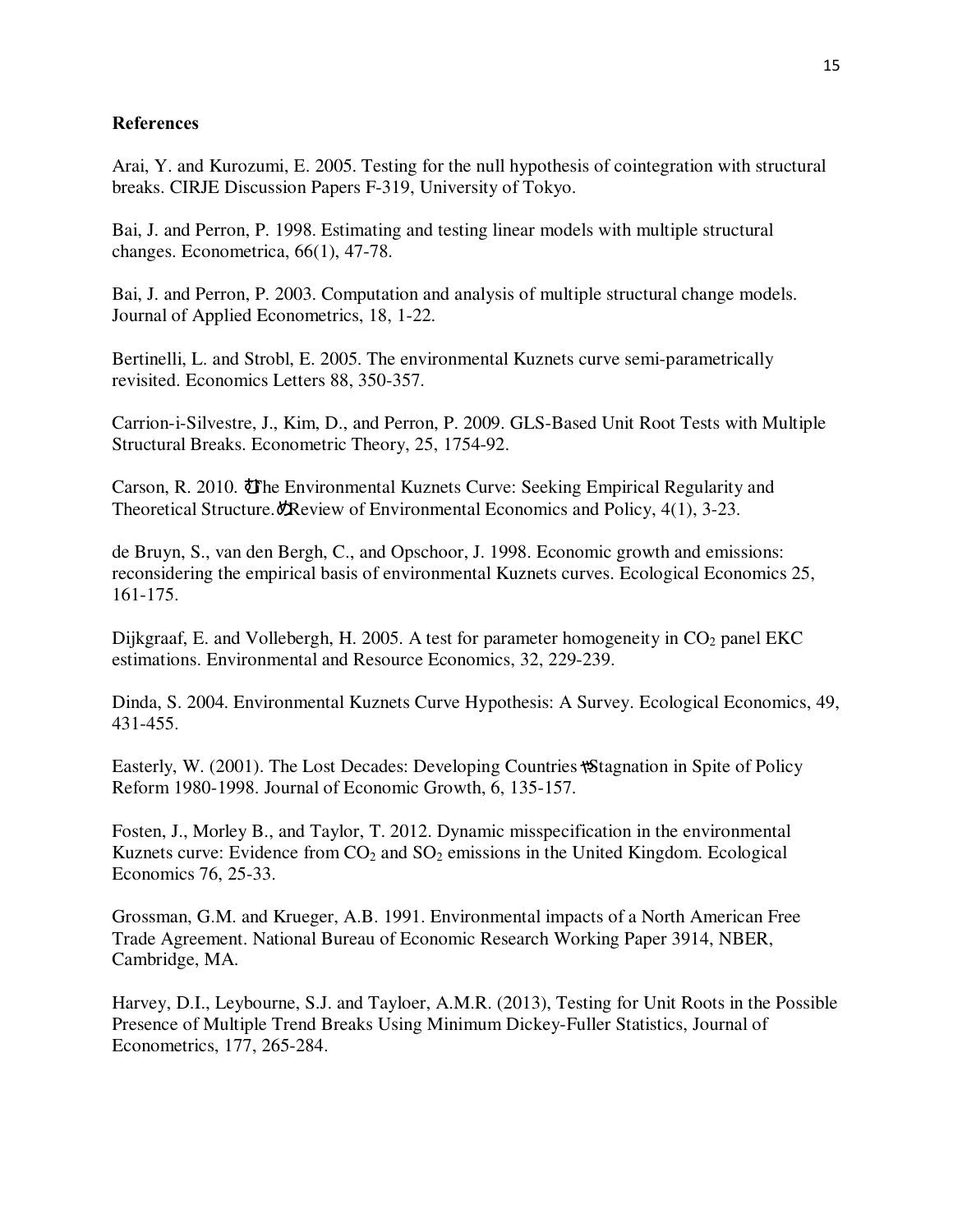Heston, A., Summers, R., and Aten, B. Penn World Table Version 7.1, Center for International Comparisons of Production, Income and Prices at the University of Pennsylvania, Nov 2012.

Kejriwal, M. (2008), Cointegration with structural breaks: An application to the Feldstein-Horioka puzzle, Studies in Nonlinear Dynamics & Econometrics, 12 (1), 1-37.

Kejriwal, M. and Lopez, C. 2013. Unit Roots, Level Shifts and Trend Breaks in Per Capita Output - A Robust Evaluation. Econometric Reviews, 32 (8), 892-927.

Kejriwal, M., and Perron, P. (2010), A Sequential Procedure to Determine the Number of Breaks in Trend with an Integrated or Stationary Noise Component, Journal of Time Series Analysis 31, 305-313.

Liddle, B. and Messinis, G. 2014. Revisiting carbon Kuznets curves with endogenous breaks modeling: Evidence of decoupling and saturation (but few inverted-Us) for individual OECD countries. USAEE Working Paper No. 14-178. Available via SSRN. http://ssrn.com/abstract=2513514

Millimet, D., List, J., and Stengos, T. 2003. The environmental Kuznets curve: real progress or misspecified models? Review of Economics and Statistics 85, 1038-1047.

Perman, R. and Stern, D. 2003. Evidence from panel unit root and cointegration tests that the environmental Kuznets curve does not exist. Australian Journal of Agriculture and Resource Economics 47, 325-347.

Pritchett, L. 1997. Divergence, Big Time. Journal of Economic Perspectives, 11(3), 3-17.

Rodrik, D. (1999). Where Did All the Growth Go? External Shocks, Social Conflict, and Growth Collapses. Journal of Economic Growth, 4, 385-412.

Shafik, N. 1994. Economic development and environmental quality: An econometric analysis. Oxford Economic Papers, 46, 757-773.

Selden, T. and Song, D. 1994. Environmental quality and development: Is there a Kuznets curve for air pollution? Journal of Environmental Economics and Management, 29, 147-162.

Smith, S. J., J. van Aardenne, Z. Klimont, R. J. Andres, A. Volke, and S. Delgado Arias. 2011. Anthropogenic Sulfur Dioxide Emissions, 1850-2005: National and Regional Data Set by Source Category, Version 2.86. Palisades, NY: NASA Socioeconomic Data and Applications Center (SEDAC). http://dx.doi.org/10.7927/H49884X9.

Stern, D., Common, M., and Barbier, E. 1996. Economic growth and environmental degradation: the environmental Kuznets curve and sustainable development. World Development 24, 1151- 1160.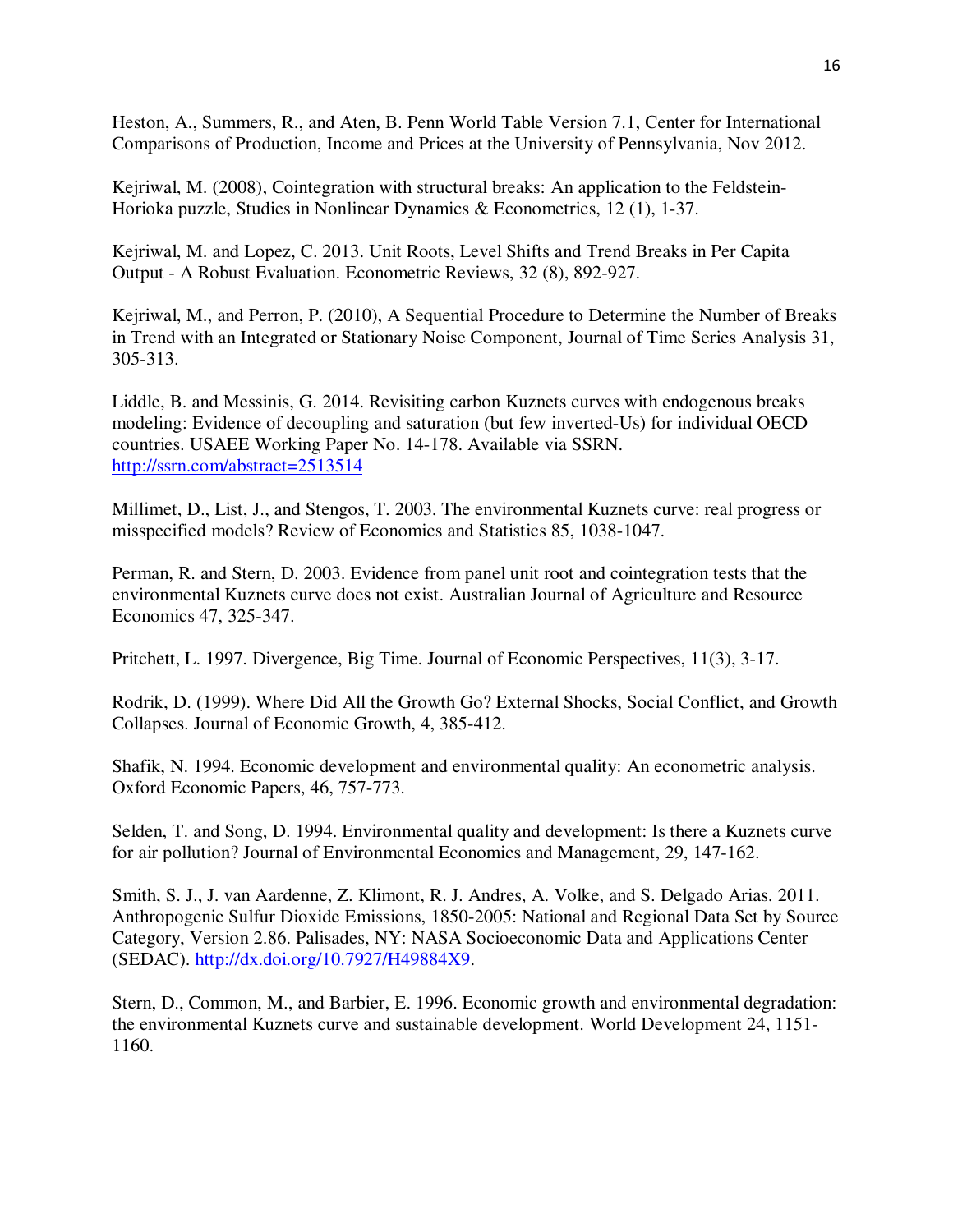Stern, D. and Common, M. 2001. Is there an environmental Kuznets curve for sulfur? Journal of Environmental Economics and Management 41, 162-178.

Stern, D. 2004. The rise and fall of the environmental Kuznets curve. World Development 32(8), 1419-1439.

Stern, D. 2006. Reversal of the trend in global anthropogenic sulfur emissions. Global Environmental Change 16, 207-220.

Stern, D. 2010. Between estimates of the emissions-income elasticity. Ecological Economics, 69, 2173-2182.

Vollebergh, H., Melenberg, B., and Dijkgraaf, E. 2009. Identifying reduced-form relations with panel data: the case of pollution and income. Journal of Environmental Economics and Management 58, 27-42.

Wagner, Martin. 2008. The carbon Kuznets curve: A cloudy picture emitted by bad econometrics? Resource and Energy Economics 30, 3: 388-408.

Wang, Y-C. 2013. Functional sensitivity of testing the environmental Kuznets curve hypothesis. Resource and Energy Economics 35, 451-466.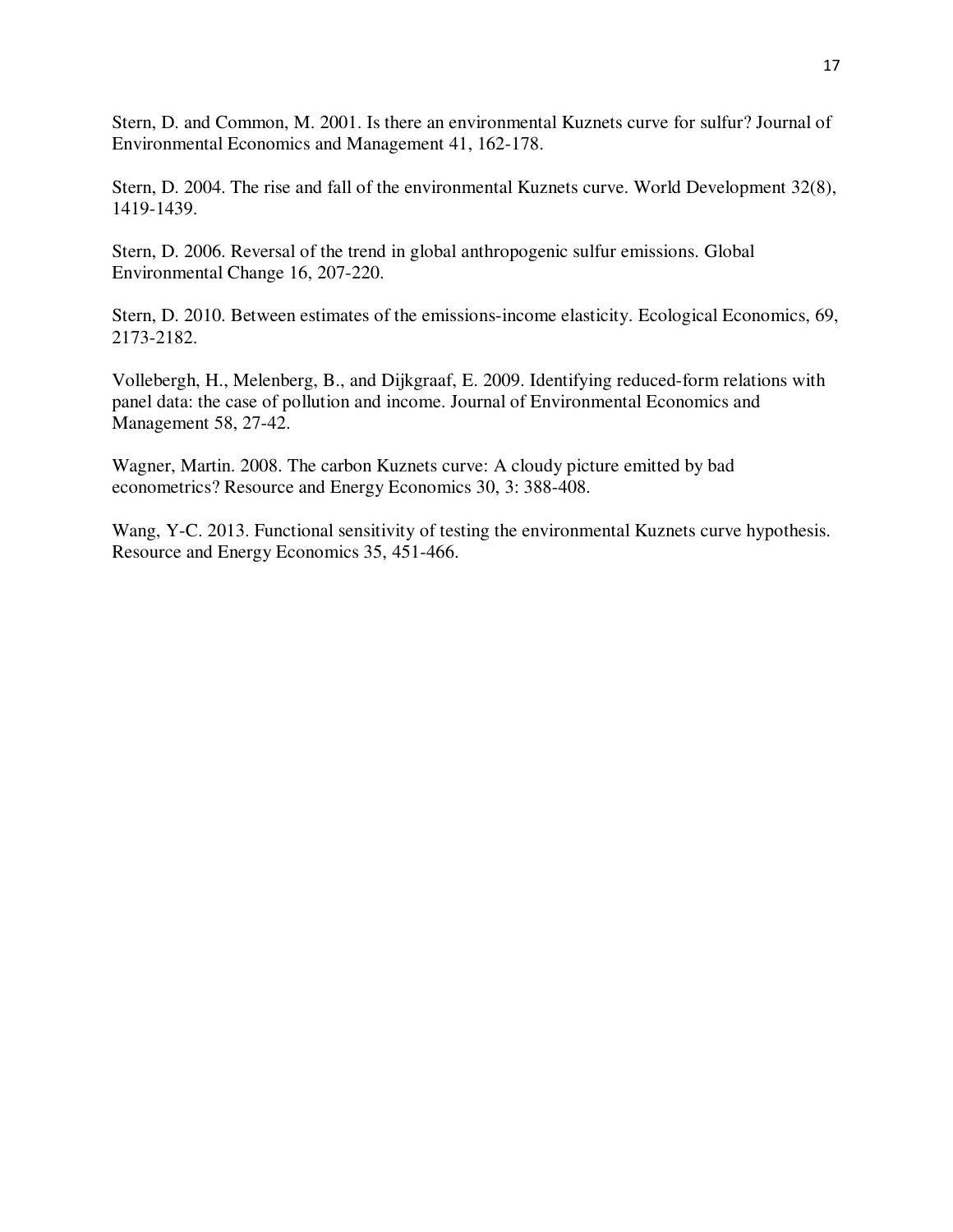|                    | LN GDP per capita |           |           | LN $SO2$ per capita |
|--------------------|-------------------|-----------|-----------|---------------------|
|                    | $m=1$             | $m=2$     | $m=1$     | $m=2$               |
| <b>Australia</b>   | $-3.087$          | $-4.318$  | $-3.976*$ | $-4.487$            |
| Austria            | $-4.155*$         | $-4.965*$ | $-2.246$  | $-2.873$            |
| <b>Belgium</b>     | $-2.520$          | $-3.788$  | $-2.530$  | $-3.027$            |
| Canada             | $-2.471$          | $-2.966$  | $-2.579$  | $-2.823$            |
| <b>Switzerland</b> | $-3.967*$         | $-4.783*$ | $-2.478$  | $-3.470$            |
| <b>Denmark</b>     | $-2.972$          | $-4.355$  | $-2.430$  | $-4.172$            |
| <b>Spain</b>       | $-3.558$          | $-3.961$  | $-3.473$  | $-4.778*$           |
| <b>Finland</b>     | $-3.006$          | $-3.203$  | $-2.798$  | $-3.893$            |
| <b>France</b>      | $-3.213$          | $-3.830$  | $-2.515$  | $-3.266$            |
| Germany            | $-2.442$          | $-2.739$  | $-2.881$  | $-3.140$            |
| Greece             | $-1.943$          | $-3.296$  | $-2.641$  | $-3.150$            |
| <b>Hungary</b>     | $-2.058$          | $-3.531$  | $-2.320$  | $-3.459$            |
| <b>Ireland</b>     | $-2.637$          | $-2.884$  | $-2.370$  | $-3.794$            |
| <b>Italy</b>       | $-2.576$          | $-4.492$  | $-2.118$  | $-3.671$            |
| Japan              | $-2.796$          | $-3.178$  | $-2.140$  | $-3.903$            |
| Korea              | $-2.193$          | $-3.553$  | $-1.801$  | $-3.311$            |
| Luxembourg         | $-2.838$          | $-3.696$  | $-2.823$  | $-3.756$            |
| <b>Netherlands</b> | $-2.622$          | $-3.747$  | $-2.775$  | $-2.917$            |
| <b>New Zealand</b> | $-2.168$          | $-3.610$  | $-1.588$  | $-3.367$            |
| Norway             | $-2.379$          | $-2.971$  | $-1.945$  | $-3.819$            |
| Poland             | $-2.639$          | $-3.048$  | $-2.620$  | $-3.442$            |
| Portugal           | $-2.551$          | $-3.046$  | $-3.15$   | $-4.046$            |
| Sweden             | $-3.041$          | $-3.529$  | $-2.006$  | $-2.910$            |
| UK                 | $-2.887$          | $-2.928$  | $-2.181$  | $-3.408$            |
| <b>USA</b>         | $-2.993$          | $-3.751$  | $-2.667$  | $-3.528$            |

Table 1. HLT (2013) unit root tests with breaks, 1950-2005.

Notes: \* indicates 5% significance level. m=number of breaks.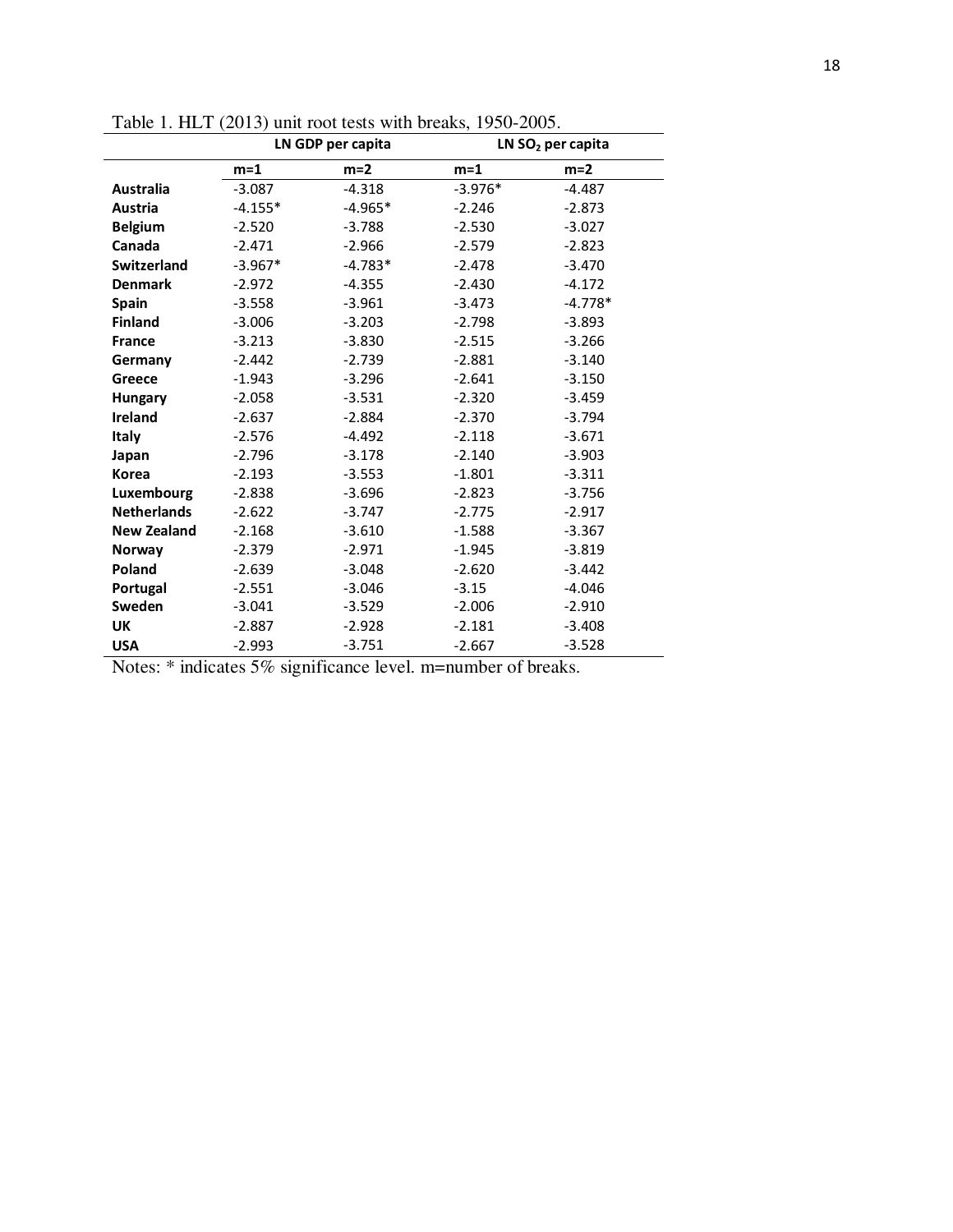|                    | Optimal number of<br><b>Breaks</b> |                | <b>K-AK Cointegration Test</b>       |      |                          |        |        |  |
|--------------------|------------------------------------|----------------|--------------------------------------|------|--------------------------|--------|--------|--|
|                    | $\mathsf S$                        | <b>LWZ</b>     | $\underline{V}_1(\vec{\mathcal{X}})$ | Date | $V_2(\bar{\mathcal{X}})$ | Date 1 | Date 2 |  |
| <b>Belgium</b>     | 0                                  | $\overline{2}$ |                                      |      | 0.05                     | 1969   | 1982   |  |
| Canada             | 0                                  | 2              |                                      |      | 0.04                     | 1972   | 1992   |  |
| <b>Denmark</b>     | 0                                  | 2              |                                      |      | 0.03                     | 1976   | 1993   |  |
| <b>Finland</b>     | 0                                  | 2              |                                      |      | 0.05                     | 1976   | 1991   |  |
| <b>France</b>      | 0                                  | 2              |                                      |      | 0.04                     | 1975   | 1988   |  |
| Germany            | 1                                  | 1              | 0.09                                 | 1989 |                          |        |        |  |
| Greece             | 0                                  | 2              |                                      |      | 0.05                     | 1967   | 1977   |  |
| <b>Hungary</b>     | 0                                  | 2              |                                      |      | 0.10                     | 1965   | 1988   |  |
| Ireland            | 1                                  | 1              | 0.05                                 | 1967 |                          |        |        |  |
| Italy              | 2                                  | 2              |                                      |      | 0.06                     | 1975   | 1988   |  |
| Japan              | 0                                  | 2              |                                      |      | 0.05                     | 1969   | 1981   |  |
| <b>Korea</b>       | 2                                  | 2              |                                      |      | 0.08                     | 1975   | 1992   |  |
| Luxembourg         | 0                                  | 2              |                                      |      | 0.06                     | 1978   | 1993   |  |
| <b>Netherlands</b> | 0                                  | 2              |                                      |      | 0.04                     | 1967   | 1981   |  |
| <b>New Zealand</b> | 0                                  | 2              |                                      |      | 0.04                     | 1978   | 1993   |  |
| <b>Norway</b>      | 0                                  | 2              |                                      |      | 0.05                     | 1969   | 1981   |  |
| Poland             | 1                                  | 2              | 0.09                                 | 1989 | 0.04                     | 1976   | 1989   |  |
| Portugal           | 0                                  | 1              | 0.04                                 | 1992 |                          |        |        |  |
| Sweden             | 0                                  | 2              |                                      |      | 0.05                     | 1973   | 1989   |  |
| <b>UK</b>          | 1                                  | 2              | 0.09                                 | 1988 | 0.05                     | 1972   | 1988   |  |
| <b>USA</b>         | 0                                  | 2              |                                      |      | 0.04                     | 1969   | 1986   |  |

Table 2. Optimal number and timing of breaks and K-AK cointegration test with breaks, LN GDP per capita and LN SO<sub>2</sub> per capita, 1950-2005.

Notes: S=sequential procedure (as described in Kejriwal and Perron 2010). LWZ=Schwarz criterion. The 1% and 5% simulated critical values for  $V_1(\vec{A})$  and  $V_2(\vec{A})$  are 0.214 and 0.129, and 0.156 and 0.101 respectively. The null hypothesis is cointegrated.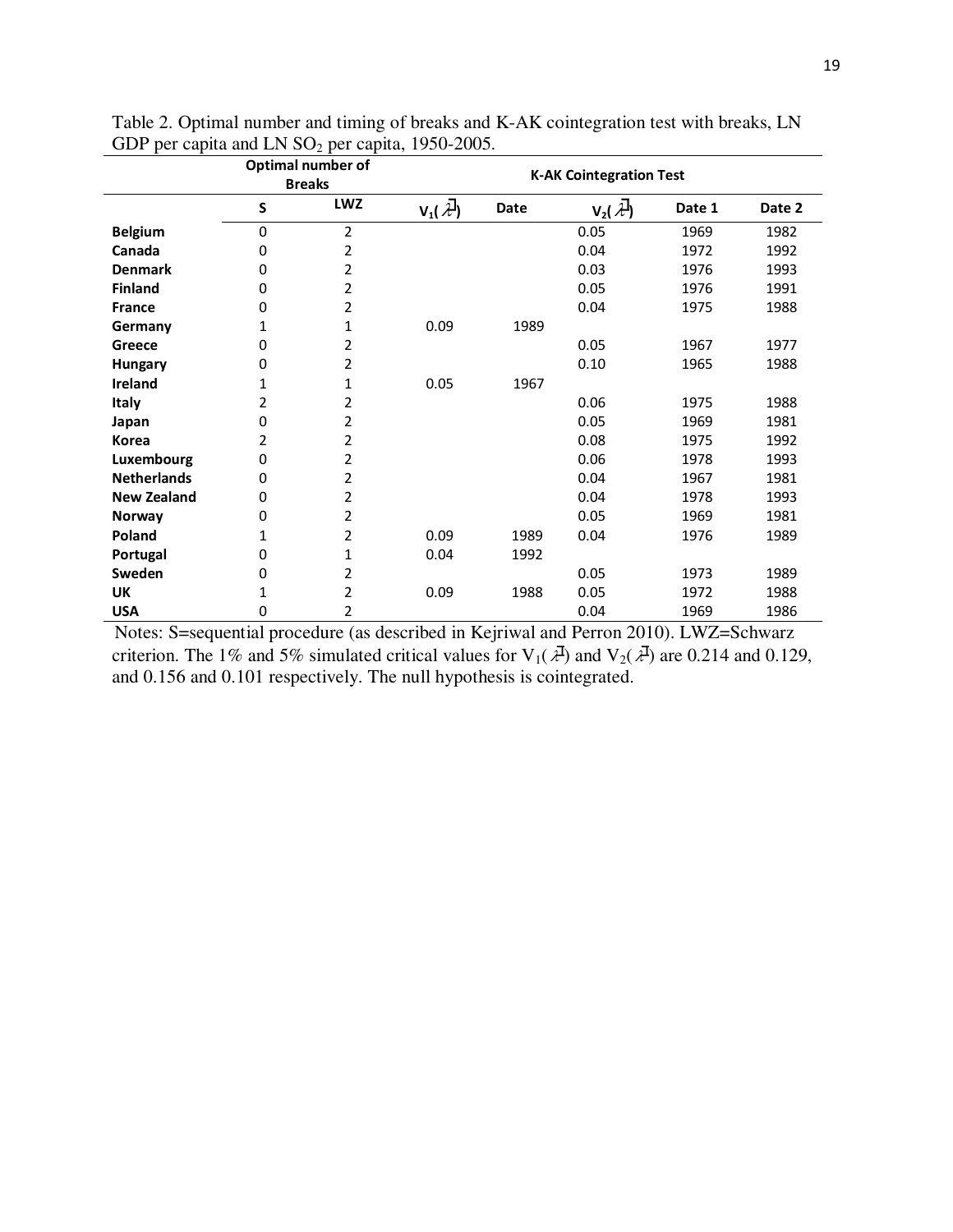|                    |              |                        | Regime 1<br><b>Regime 2</b> |                      | <b>Regime 3</b>       |                     |                       |
|--------------------|--------------|------------------------|-----------------------------|----------------------|-----------------------|---------------------|-----------------------|
|                    | Breaks       | $c_{1}$                | $\delta_{\mathbf{1}}$       | c <sub>2</sub>       | $\delta_2$            | $C_3$               | $\delta_3$            |
| <b>Belgium</b>     | 1969         | $-12.682**$            | $1.118**$                   | 13.102**             | $-1.563**$            | 34.075**            | $-3.713**$            |
|                    | 1982         | (1.320)                | (0.145)                     | (3.366)              | (0.338)               | (1.523)             | (0.149)               |
| Canada             | 1972         | $-1.109$               | $-0.043$                    | 18.315**             | $-2.007**$            | 4.802**             | $-0.719**$            |
|                    | 1992         | (0.870)                | (0.092)                     | (1.330)              | (0.131)               | (1.942)             | (0.188)               |
| Denmark            | 1976         | $-11.188**$            | $0.889**$                   | 28.676**             | $-3.144**$            | 113.52**            | $-11.412**$           |
|                    | 1993         | (1.106)                | (0.115)                     | (3.547)              | (0.352)               | (8.220)             | (0.793)               |
| <b>Finland</b>     | 1976         | $-10.674**$            | $0.897**$                   | 23.305**             | $-2.602**$            | $8.484**$           | $-1.223**$            |
|                    | 1991         | (0.751)                | (0.081)                     | (2.662)              | (0.268)               | (2.914)             | (0.288)               |
| France             | 1975         | $-8.933**$             | $0.628**$                   | 64.816**             | $-6.812**$            | 49.233**            | $-5.231**$            |
|                    | 1988         | (0.595)                | (0.063)                     | (3.558)              | (0.356)               | (3.338)             | (0.328)               |
| Germany            | 1989         | $-0.877$               | $-0.133$                    | $141.3**$            | $-14.13**$            |                     |                       |
|                    |              | (1.091)                | (0.106)                     | (5.884)              | (0.572)               |                     |                       |
| Greece             | 1967         | $-19.935**$            | $1.794**$                   | $-21.92**$           | $1.979**$             | $-5.432**$          | 0.247                 |
| <b>Hungary</b>     | 1977<br>1965 | (0.662)<br>$-10.952**$ | (0.079)<br>$1.058**$        | (1.925)<br>$3.567**$ | (0.199)<br>$-0.586**$ | (1.634)<br>18.887** | (0.168)<br>$-2.292**$ |
|                    | 1988         | (1.572)                | (0.183)                     | (1.142)              | (0.123)               | (3.399)             | (0.361)               |
| Ireland            | 1967         | $-20.071**$            | $1.871**$                   | 4.993**              | $-0.843**$            |                     |                       |
|                    |              | (2.099)                | (0.236)                     | (0.555)              | (0.059)               |                     |                       |
| <b>Italy</b>       | 1975         | $-21.167**$            | $1.926**$                   | 20.041**             | $-2.338**$            | 58.538**            | $-6.136**$            |
|                    | 1988         | (0.791)                | (0.081)                     | (3.006)              | (0.304)               | (4.383)             | (0.430)               |
| Japan              | 1969         | $-11.82**$             | $0.957**$                   | 44.108**             | $-4.929**$            | $3.523*$            | $-0.823**$            |
|                    | 1981         | (0.455)                | (0.055)                     | (2.492)              | (0.255)               | (1.464)             | (0.143)               |
| Korea              | 1975         | $-24.119**$            | $2.542**$                   | $-5.014**$           | 0.202                 | 21.243**            | $-2.544**$            |
|                    | 1992         | (1.362)                | (0.183)                     | (1.396)              | (0.160)               | (5.367)             | (0.549)               |
| Luxembourg         | 1978         | $-27.359**$            | $2.491**$                   | $6.522*$             | $-0.898**$            | 28.129**            | $-2.969**$            |
|                    | 1993         | (2.206)                | (0.222)                     | (3.020)              | (0.292)               | (6.750)             | (0.616)               |
| <b>Netherlands</b> | 1967         | $-18.814**$            | $1.686**$                   | 27.794**             | $-3.103**$            | 35.070**            | $-3.867**$            |
|                    | 1981         | (1.591)                | (0.168)                     | (3.051)              | (0.304)               | (1.322)             | (0.129)               |
| New Zealand        | 1978         | $-4.744**$             | 0.136#                      | 20.475**             | $-2.486**$            | $-14.175**$         | $0.996**$             |
|                    | 1993<br>1969 | (0.716)<br>$-8.812**$  | (0.074)<br>$0.631**$        | (2.597)<br>19.858**  | (0.264)<br>$-2.269**$ | (2.468)<br>23.413** | (0.246)<br>$-2.666**$ |
| <b>Norway</b>      | 1981         | (1.342)                | (0.143)                     | (2.122)              | (0.211)               | (1.138)             | (0.108)               |
| Poland             | 1989         | $-10.491**$            | $0.919**$                   | 14.567**             | $-1.909**$            |                     |                       |
|                    |              | (0.238)                | (0.027)                     | (0.738)              | (0.081)               |                     |                       |
|                    | 1976         | $-10.194**$            | $0.881**$                   | 2.357                | $-0.506#$             | 16.336**            | $-2.102**$            |
|                    | 1989         | (0.270)                | (0.032)                     | (2.637)              | (0.293)               | (0.674)             | (0.074)               |
| Portugal           | 1992         | $-12.799**$            | $0.979**$                   | $3.109**$            | -0.673#               |                     |                       |
|                    |              | (0.352)                | (0.038)                     | (3.703)              | (0.378)               |                     |                       |
| Sweden             | 1973         | $-5.557**$             | 0.335#                      | 61.184**             | $-6.399**$            | 30.428**            | $-3.453**$            |
|                    | 1989         | (1.567)                | (0.161)                     | (4.986)              | (0.498)               | (5.226)             | (0.513)               |
| UK                 | 1988         | 4.280**                | $-0.684**$                  | 34.661**             | $-3.729**$            |                     |                       |
|                    |              | (0.694)                | (0.074)                     | (2.056)              | (0.203)               |                     |                       |
|                    | 1972         | $-3.626**$             | 0.162                       | 5.758**              | $-0.839**$            | 34.879**            | $-3.751**$            |
|                    | 1988         | (0.999)                | (0.107)                     | (1.538)              | (0.159)               | (1.282)             | (0.127)               |
| <b>USA</b>         | 1969         | $-5.246**$             | $0.325**$                   | 17.322**             | $-1.932**$            | 17.915**            | $-1.976**$            |
|                    | 1986         | (0.828)                | (0.086)                     | (0.954)              | (0.095)               | (0.876)             | (0.084)               |

Table 3. Regression estimates with breaks, LN GDP per capita & LN  $SO_2$  per capita, 1950-2005.

Notes: #, \* and \*\* indicate 10%, 5% and 1% significance levels of the t-statistic. Standard errors in parentheses. As in Kejriwal (2008),  $c_1$ ,  $c_2$ ,  $c_3$  are the coefficient estimates for the constant in regimes 1, 2 and 3, respectively. Likewise,  $\delta_1$ ,  $\delta_2$ ,  $\delta_3$  are the coefficient estimates of LN GDP in the three regimes, respectively. The LN  $SO<sub>2</sub>$  is the dependent variable.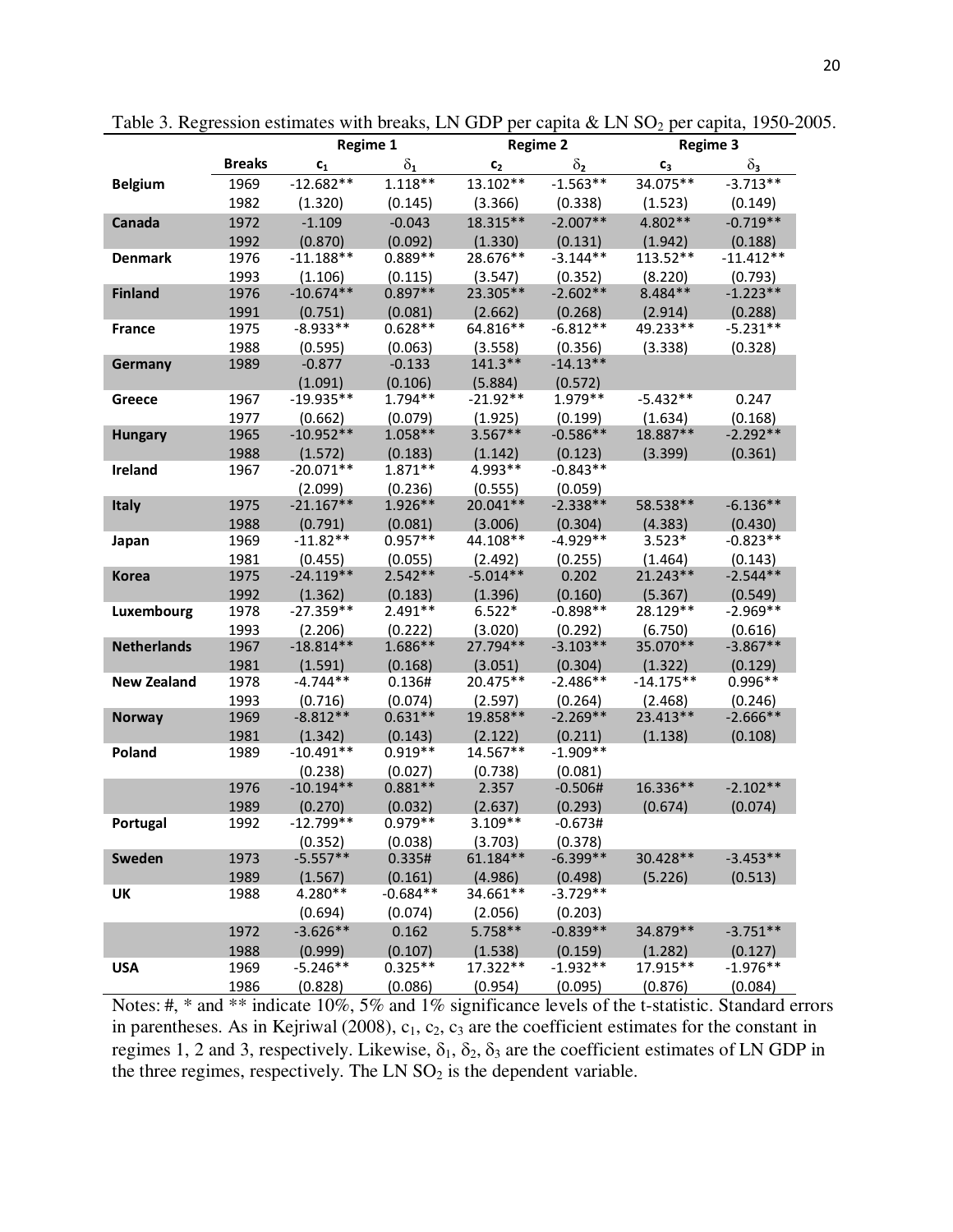

Figure 1. Natural log of  $SO_2$  emissions per capita 1870-2005 for 22 OECD countries. Emissions data from Smith et al. (2011) and population data from Angus Maddison (http://www.ggdc.net/).